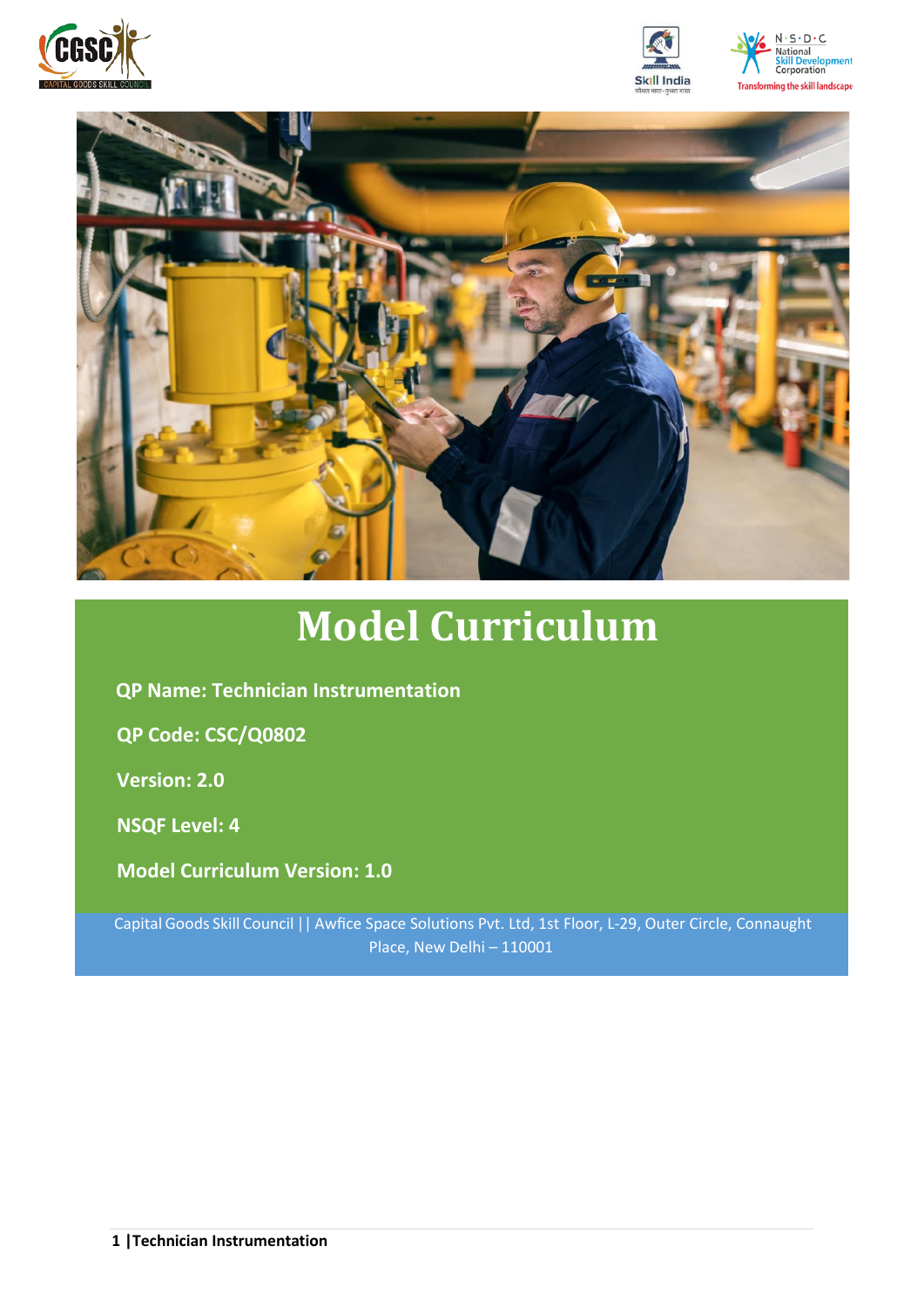



## **Table of Contents**

| Module 3: Process of coordinating with co-workers to achieve work efficiency 12                   |
|---------------------------------------------------------------------------------------------------|
| Module 4: Process of calibrating the hydraulic, pneumatic, mechanical, electrical and electronic  |
| Module 5: Process of carrying out maintenance activities on instrumentation and control equipment |
|                                                                                                   |
|                                                                                                   |
|                                                                                                   |
|                                                                                                   |
|                                                                                                   |
|                                                                                                   |
|                                                                                                   |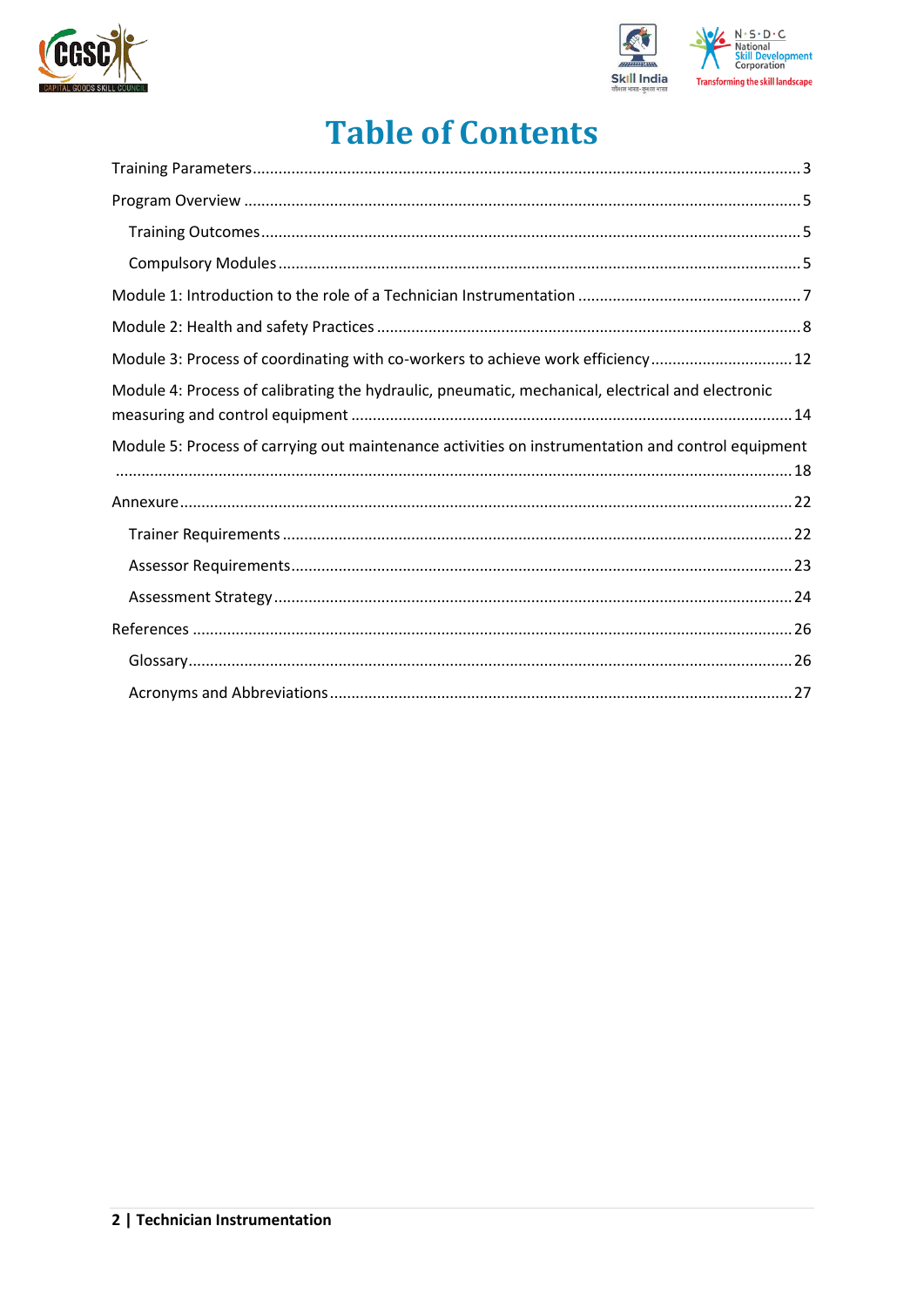



## **Training Parameters**

<span id="page-2-0"></span>

| <b>Sector</b>                                                     | <b>Capital Goods</b>                                                                                                                                                                                                                                                                                                                                                                                                                                                                                                                                                            |
|-------------------------------------------------------------------|---------------------------------------------------------------------------------------------------------------------------------------------------------------------------------------------------------------------------------------------------------------------------------------------------------------------------------------------------------------------------------------------------------------------------------------------------------------------------------------------------------------------------------------------------------------------------------|
| <b>Sub-Sector</b>                                                 | Machine Tools, Dies, Moulds and Press Tools, Plastics<br>Manufacturing Machinery, Textile Manufacturing Machinery,<br>Process Plant Machinery, Electrical and Power Machinery, Light<br><b>Engineering Goods</b>                                                                                                                                                                                                                                                                                                                                                                |
| Occupation                                                        | Calibration and Instrumentation                                                                                                                                                                                                                                                                                                                                                                                                                                                                                                                                                 |
| Country                                                           | India                                                                                                                                                                                                                                                                                                                                                                                                                                                                                                                                                                           |
| <b>NSQF Level</b>                                                 | 4                                                                                                                                                                                                                                                                                                                                                                                                                                                                                                                                                                               |
| Aligned to NCO/ISCO/ISIC Code                                     | NCO-2015/7311.67                                                                                                                                                                                                                                                                                                                                                                                                                                                                                                                                                                |
| <b>Minimum Educational Qualification and</b><br><b>Experience</b> | 8th Class Pass + ITI (2years) with 2 years of experience in the<br>relevant field<br><b>OR</b><br>10th Class Pass with 2 years of experience in the relevant field<br><b>OR</b><br>10th Class Pass + ITI (1 year after Class 10th) with 1 year of<br>experience in the relevant field<br><b>OR</b><br>10th Class Pass + ITI (2 years after Class 10th)<br><b>OR</b><br>12th Class Pass with 6 months of experience in the relevant<br>field<br><b>OR</b><br>Certified in NSQF-L3 Operator - Calibration and<br>Instrumentation with 2 years of experience in the relevant field |
| <b>Pre-Requisite License or Training</b>                          | <b>NA</b>                                                                                                                                                                                                                                                                                                                                                                                                                                                                                                                                                                       |
| <b>Minimum Job Entry Age</b>                                      | 18 Years                                                                                                                                                                                                                                                                                                                                                                                                                                                                                                                                                                        |
| <b>Last Reviewed On</b>                                           | <b>NA</b>                                                                                                                                                                                                                                                                                                                                                                                                                                                                                                                                                                       |
| <b>Next Review Date</b>                                           | <b>NA</b>                                                                                                                                                                                                                                                                                                                                                                                                                                                                                                                                                                       |
| <b>NSQC Approval Date</b>                                         | <b>NA</b>                                                                                                                                                                                                                                                                                                                                                                                                                                                                                                                                                                       |
| <b>QP Version</b>                                                 | 2.0                                                                                                                                                                                                                                                                                                                                                                                                                                                                                                                                                                             |
| <b>Model Curriculum Creation Date</b>                             | <b>NA</b>                                                                                                                                                                                                                                                                                                                                                                                                                                                                                                                                                                       |

**3 | Technician Instrumentation**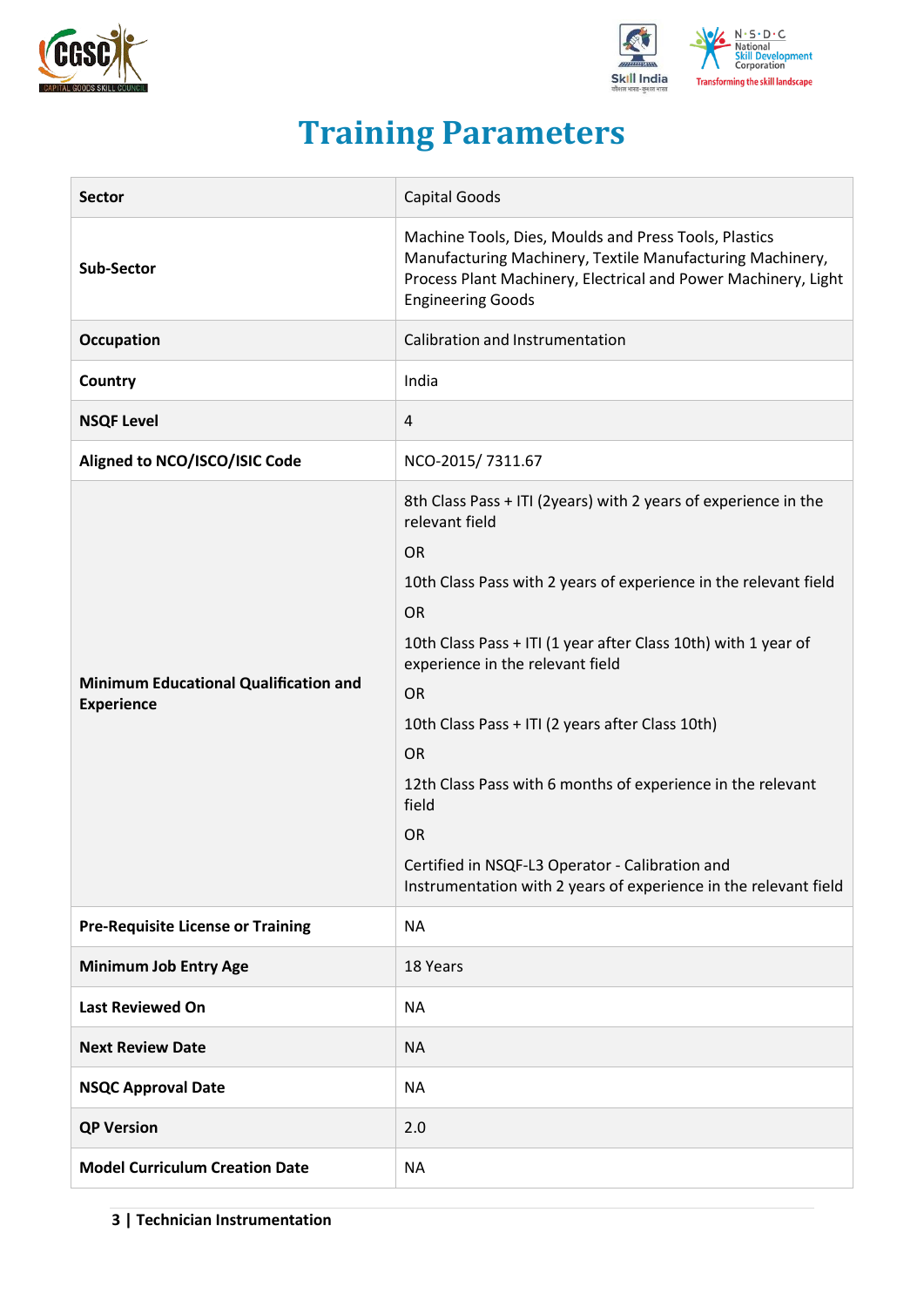



| <b>Model Curriculum Valid Up to Date</b> | <b>NA</b> |
|------------------------------------------|-----------|
| <b>Model Curriculum Version</b>          | 1.0       |
| <b>Minimum Duration of the Course</b>    | 420 Hours |
| <b>Maximum Duration of the Course</b>    | 420 Hours |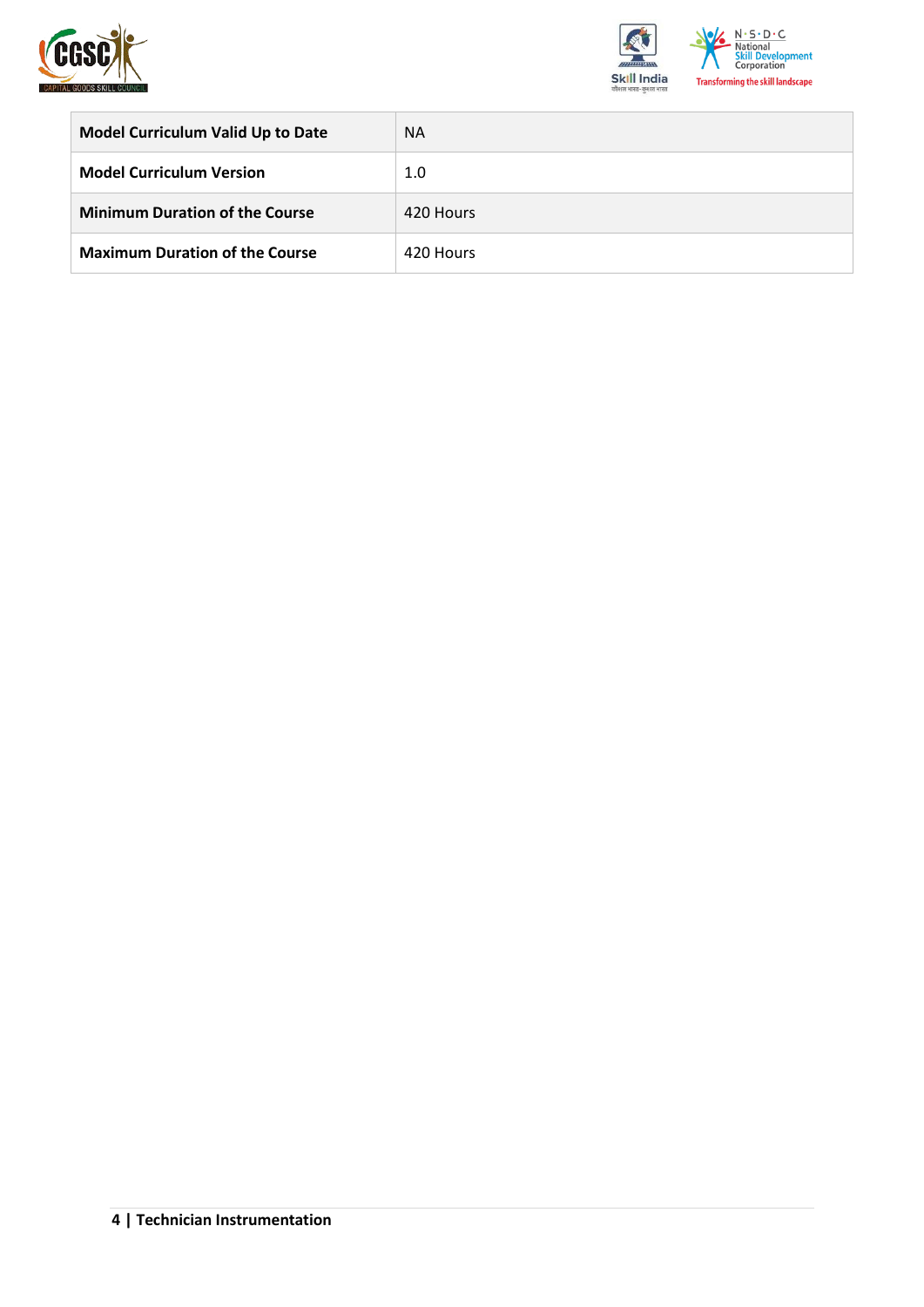



## **Program Overview**

<span id="page-4-0"></span>This section summarizes the end objectives of the program along with its duration.

#### <span id="page-4-1"></span>**Training Outcomes**

At the end of the program, the learner should have acquired the listed knowledge and skills to:

- Explain the importance of following the health and safety practices at work.
- Demonstrate ways to coordinate with co-workers to achieve work efficiency.
- Demonstrate the process of calibrating the hydraulic, pneumatic, mechanical, electrical and electronic measuring and control equipment.
- Demonstrate the process of carrying out maintenance activities on instrumentation and control equipment.

#### <span id="page-4-2"></span>**Compulsory Modules**

The table lists the modules and their duration corresponding to the Compulsory NOS of the QP.

| <b>NOS and Module Details</b>                                                                                                          | <b>Theory</b><br><b>Duration</b> | <b>Practical</b><br><b>Duration</b> | On-the-Job<br><b>Training Duration</b><br>(Mandatory) | <b>On-the-Job Training</b><br><b>Duration</b><br>(Recommended) | <b>Total</b><br><b>Duration</b> |
|----------------------------------------------------------------------------------------------------------------------------------------|----------------------------------|-------------------------------------|-------------------------------------------------------|----------------------------------------------------------------|---------------------------------|
| <b>Bridge Module</b>                                                                                                                   | 04:00                            | 00:00                               | 0:00                                                  | 00:00                                                          | 04:00                           |
| Module 1: Introduction to<br>the role of a Technician<br>Instrumentation                                                               | 04:00                            | 0:00                                | 0:00                                                  | 00:00                                                          | 04:00                           |
| <b>CSC/N1335 Follow the</b><br>health and safety practices<br>at work<br><b>NOS Version-2.0</b><br><b>NSQF Level-3</b>                 | 20:00                            | 60:00                               | 0:00                                                  | 00:00                                                          | 80:00                           |
| Module 2: Health and safety<br>practices                                                                                               | 20:00                            | 60:00                               | 0:00                                                  | 00:00                                                          | 80:00                           |
| <b>CSC/N1336 Coordinate with</b><br>co-workers to achieve work<br>efficiency<br><b>NOS Version-2.0</b><br><b>NSQF Level-3</b>          | 20:00                            | 60:00                               | 0:00                                                  | 00:00                                                          | 80:00                           |
| Module 3: Process of<br>coordinating with co-<br>workers to achieve work<br>efficiency                                                 | 20:00                            | 60:00                               | 0:00                                                  | 00:00                                                          | 80:00                           |
| <b>CSC/N0801 Calibrate the</b><br>hydraulic, pneumatic,<br>mechanical, electrical and<br>electronic measuring and<br>control equipment | 54:00                            | 74:00                               | 0:00                                                  | 00:00                                                          | 128:00                          |

**5 | Technician Instrumentation**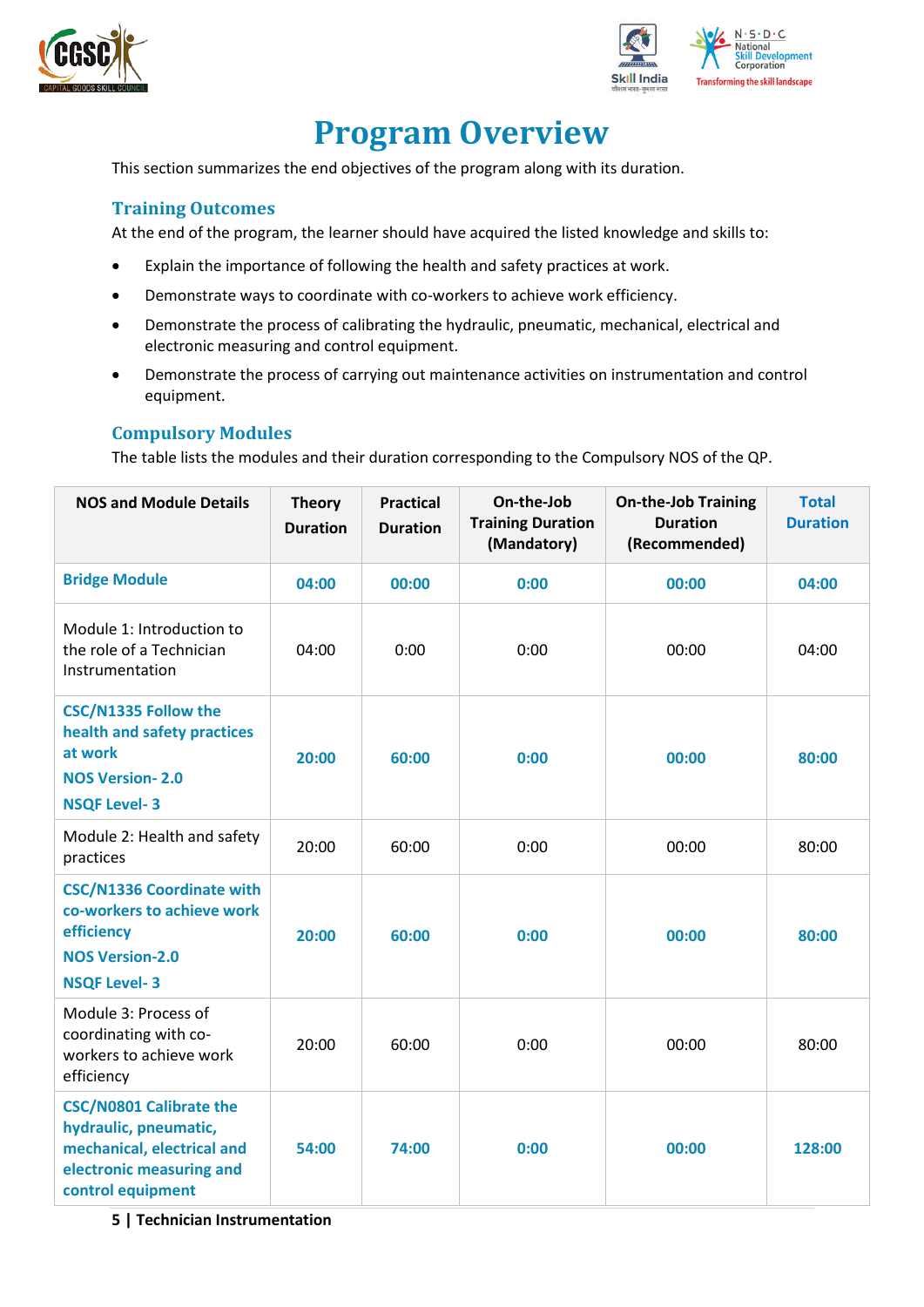



| <b>NOS Version-2.0</b><br><b>NSQF Level-4</b>                                                                                                        |        |        |      |       |        |
|------------------------------------------------------------------------------------------------------------------------------------------------------|--------|--------|------|-------|--------|
| Module 4: Process of<br>calibrating the hydraulic,<br>pneumatic, mechanical,<br>electrical and electronic<br>measuring and control<br>equipment      | 54:00  | 74:00  | 0:00 | 00:00 | 128:00 |
| <b>CSC/N0803 Carry out</b><br>maintenance activities on<br>instrumentation and<br>control equipment<br><b>NOS Version-2.0</b><br><b>NSQF Level-4</b> | 52:00  | 76:00  | 0:00 | 00:00 | 128:00 |
| Module 5: Process of<br>carrying out maintenance<br>activities on<br>instrumentation and control<br>equipment                                        | 52:00  | 76:00  | 0:00 | 00:00 | 128:00 |
| <b>Total Duration</b>                                                                                                                                | 150:00 | 270:00 | 0:00 | 00:00 | 420:00 |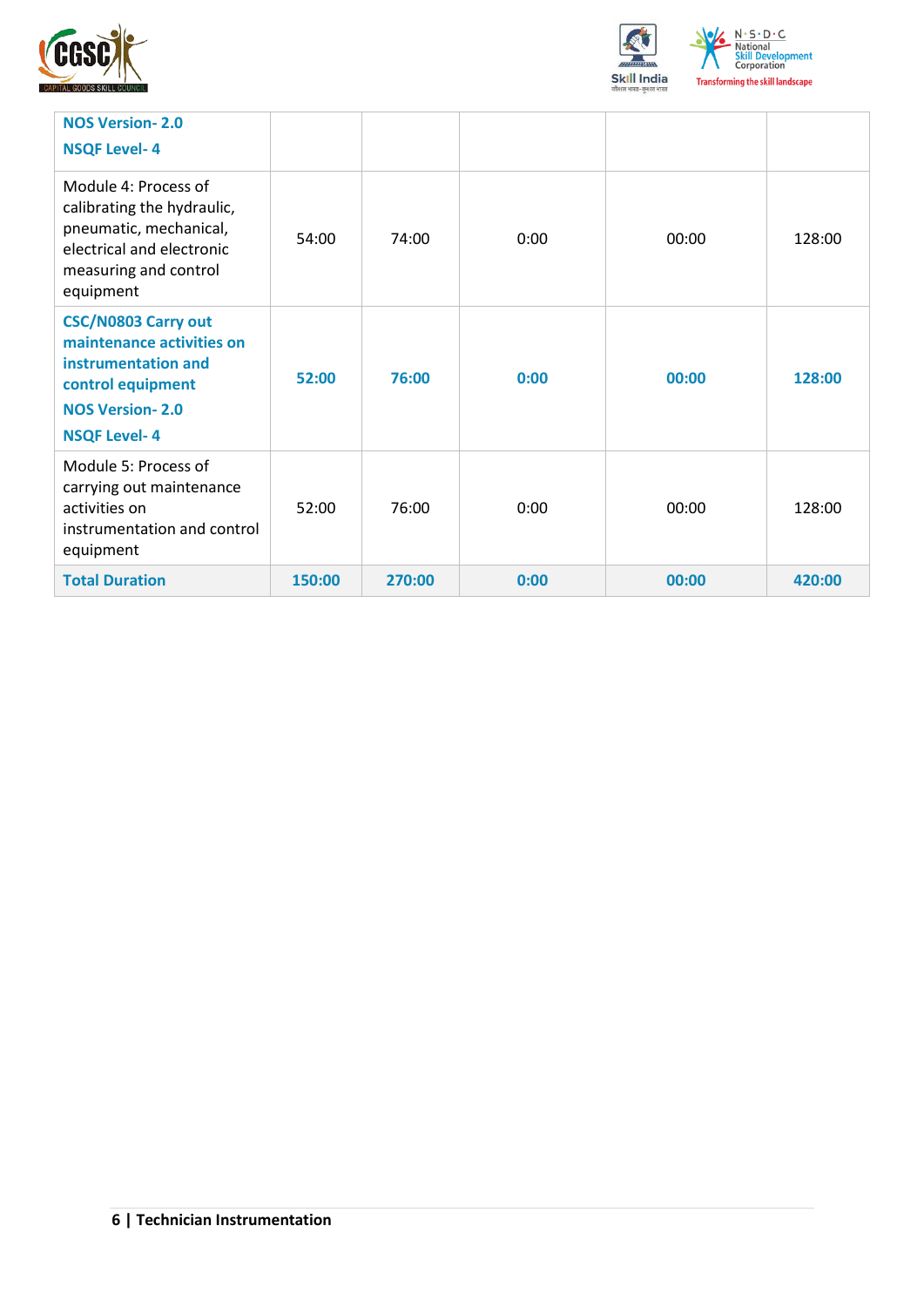



## **Module Details**

## <span id="page-6-0"></span>**Module 1: Introduction to the role of a Technician Instrumentation**

### *Bridge Module*

#### **Terminal Outcomes:**

• Discuss the job role of a Technician Instrumentation.

| <b>Duration: 04:00</b>                                                                            | Duration: 0:00                           |  |  |
|---------------------------------------------------------------------------------------------------|------------------------------------------|--|--|
| Theory - Key Learning Outcomes                                                                    | <b>Practical - Key Learning Outcomes</b> |  |  |
| Describe the size and scope of the<br>$\bullet$<br>capital good industry and its sub-<br>sectors. |                                          |  |  |
| Discuss the role and responsibilities<br>$\bullet$<br>of a Technician Instrumentation.            |                                          |  |  |
| Identify various employment<br>٠<br>opportunities for a Technician<br>Instrumentation.            |                                          |  |  |
| <b>Classroom Aids</b>                                                                             |                                          |  |  |
| Training Kit - Trainer Guide, Presentations, Whiteboard, Marker, Projector, Laptop, Video Films   |                                          |  |  |
| <b>Tools, Equipment and Other Requirements</b>                                                    |                                          |  |  |
| ΝA                                                                                                |                                          |  |  |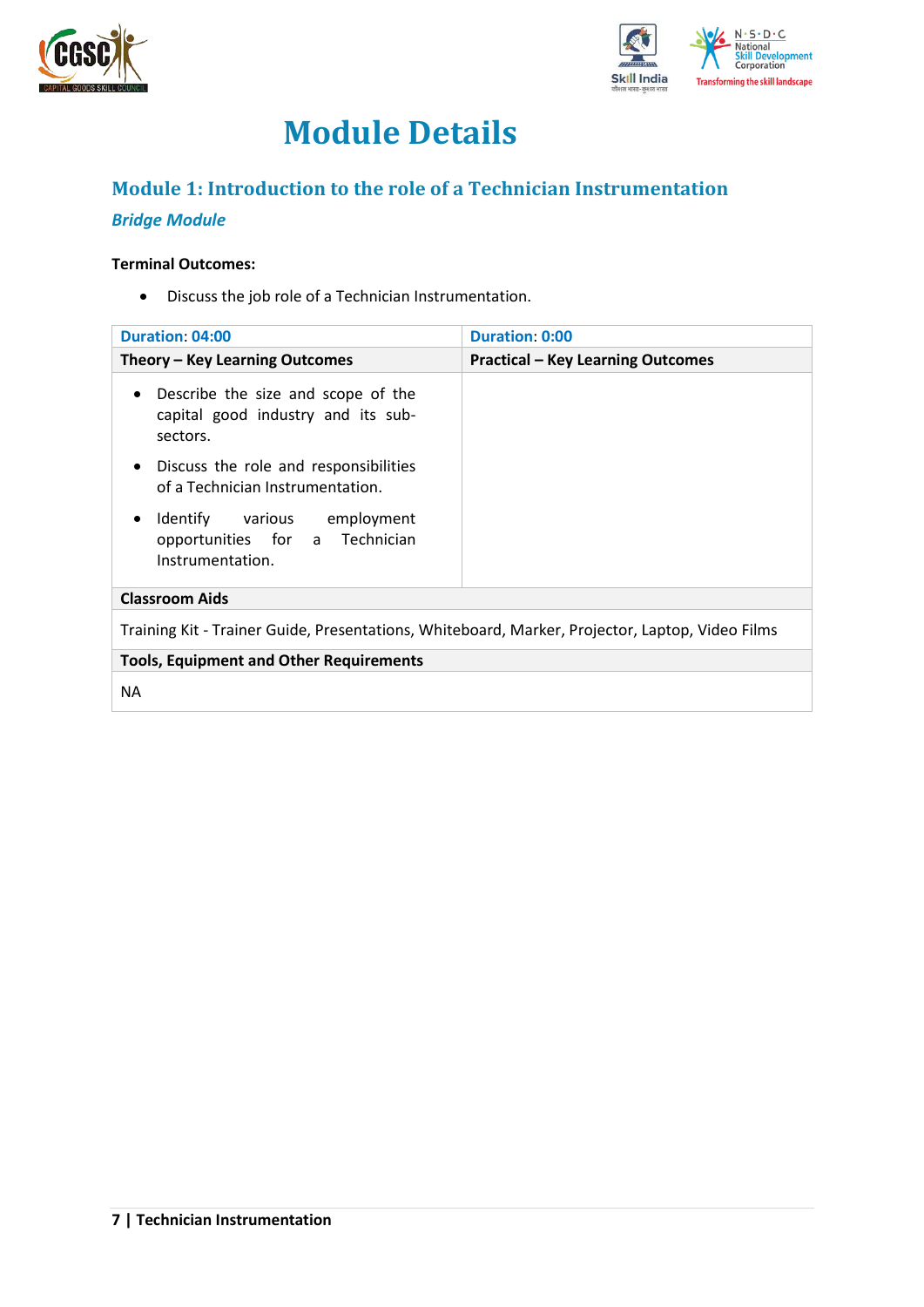



## <span id="page-7-0"></span>**Module 2: Health and safety Practices** *Mapped to CSC/N1335 v2.0*

#### **Terminal Outcomes:**

- Demonstrate ways to maintain personal health and safety.
- Describe the process of assisting in hazard management.
- Explain how to check the first aid box, firefighting and safety equipment.
- Describe the process of assisting in waste management.
- Explain the importance of following the fire safety guidelines.
- Explain the importance of following the emergency and first-aid procedures.
- Demonstrate the process of carrying out relevant documentation and review.

| <b>Duration: 20:00</b>                                                                                                                                                                        | Duration: 60:00                                                                                                                                                              |
|-----------------------------------------------------------------------------------------------------------------------------------------------------------------------------------------------|------------------------------------------------------------------------------------------------------------------------------------------------------------------------------|
| Theory - Key Learning Outcomes                                                                                                                                                                | <b>Practical - Key Learning Outcomes</b>                                                                                                                                     |
| Explain the recommended practices<br>$\bullet$<br>to be followed to ensure protection<br>from infections and transmission to<br>others, such as the use of hand<br>sanitizer and face mask.   | Demonstrate the use of appropriate<br>$\bullet$<br>Personal Protective Equipment (PPE)<br>relevant to the task and work<br>conditions.<br>handle<br>Demonstrate<br>how<br>to |
| Explain the importance and process<br>$\bullet$<br>of checking the work conditions,<br>assessing the potential health and<br>safety risks, and take appropriate<br>measures to mitigate them. | hazardous materials safely.<br>Demonstrate the process of testing<br>the firefighting and various safety<br>equipment to ensure they are in<br>usable condition.             |
| Explain the importance and process<br>$\bullet$<br>of selecting and using the appropriate<br>PPE relevant to the task and work<br>conditions.                                                 | Demonstrate the process of recycling<br>and disposing different types of<br>waste appropriately.                                                                             |
| Explain the<br>recommended<br>$\bullet$<br>techniques to be followed while<br>lifting and moving heavy objects to<br>avoid injury.                                                            | Demonstrate<br>how<br>the<br>to<br>use<br>appropriate type of fire extinguisher<br>to extinguish different types of fires<br>safely.                                         |
| Explain the importance of following<br>$\bullet$<br>the manufacturer's instructions and<br>workplace safety guidelines while<br>working on heavy machinery, tools                             | Demonstrate how to administer<br>appropriate first aid to the injured<br>personnel.<br>Demonstrate<br>the<br>οf<br>process                                                   |
| and equipment.<br>Explain the importance and process<br>$\bullet$<br>of identifying existing and potential<br>hazards at work.                                                                | Cardiopulmonary<br>performing<br>Resuscitation (CPR) on a potential<br>victim of cardiac arrest.<br>Demonstrate the process of carrying<br>$\bullet$                         |
| Describe the process of assessing the<br>$\bullet$<br>potential risks and injuries associated<br>with the various hazards.                                                                    | appropriate<br>documentation<br>out<br>following a health and safety incident<br>at work, including all the required<br>information.                                         |
| Explain how to prevent or minimise<br>different types of hazards.                                                                                                                             |                                                                                                                                                                              |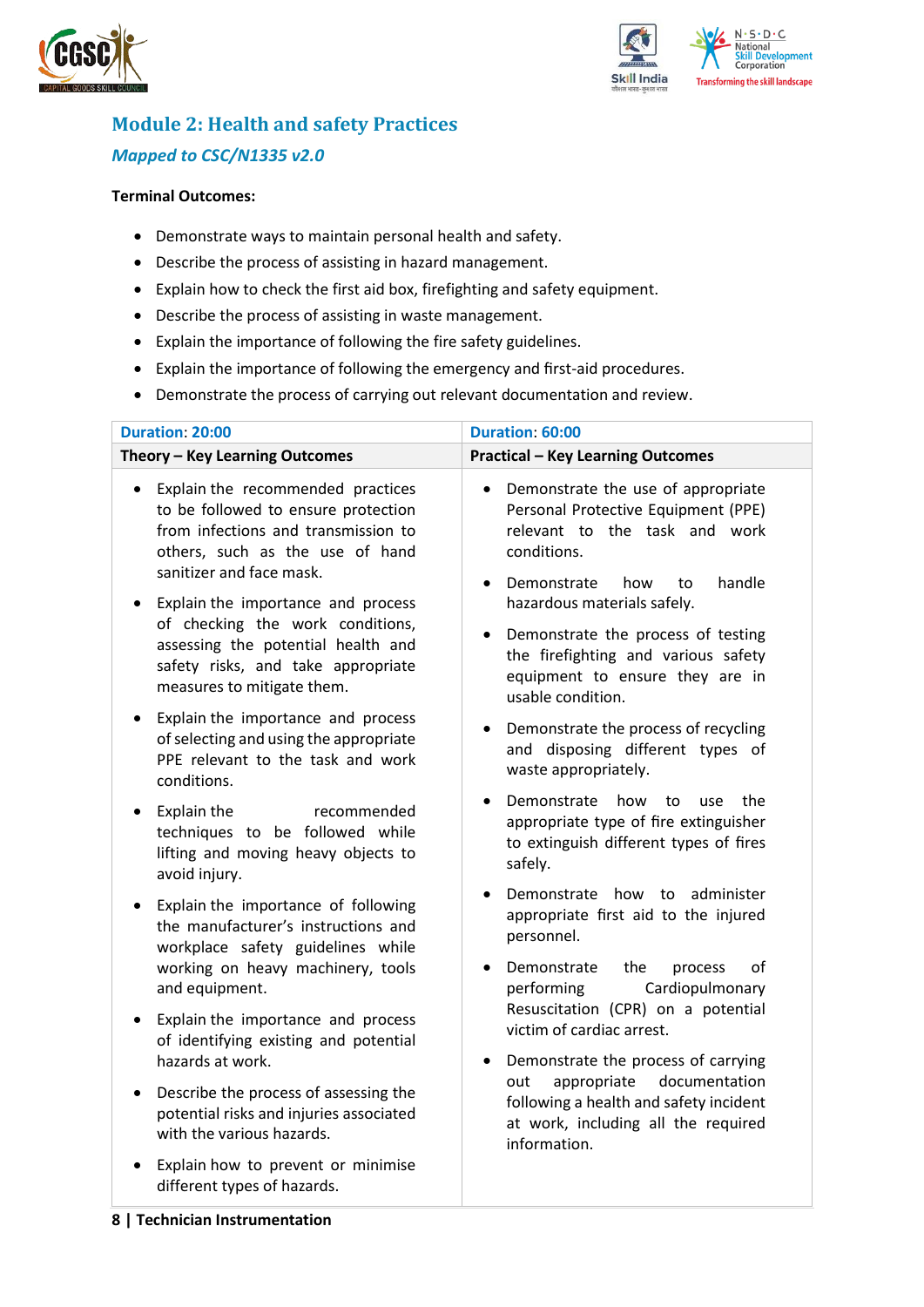



 $N.5.0.6$ National **Skill Development**<br>Corporation **Transforming the skill landscape** 

- Explain how to handle and store hazardous materials safely.
- Explain the importance of ensuring the first aid box is updated with the relevant first aid supplies.
- Describe the process of checking and testing the firefighting and various safety equipment to ensure they are in a usable condition.
- Explain the criteria for segregating waste into appropriate categories.
- Describe the appropriate methods for recycling the recyclable waste.
- Describe the process of disposing of the non-recyclable waste safely and the applicable regulations.
- Explain the use of different types of fire extinguishers to extinguish different types of fires.
- State the recommended practices to be followed for a safe rescue during a fire emergency.
- Explain how to request assistance from the fire department to extinguish a serious fire.
- Explain the appropriate practices to be followed during workplace emergencies to ensure safety and minimise loss to organisational property.
- State the common health and safety hazards present in a work environment, associated risks, and how to mitigate them.
- State the safe working practices to be followed while working at various hazardous sites and using electrical equipment.
- Explain the importance of ensuring easy access to firefighting and safety equipment.
- Explain the appropriate preventative and remedial actions to be taken in the case of exposure to toxic materials, such as poisonous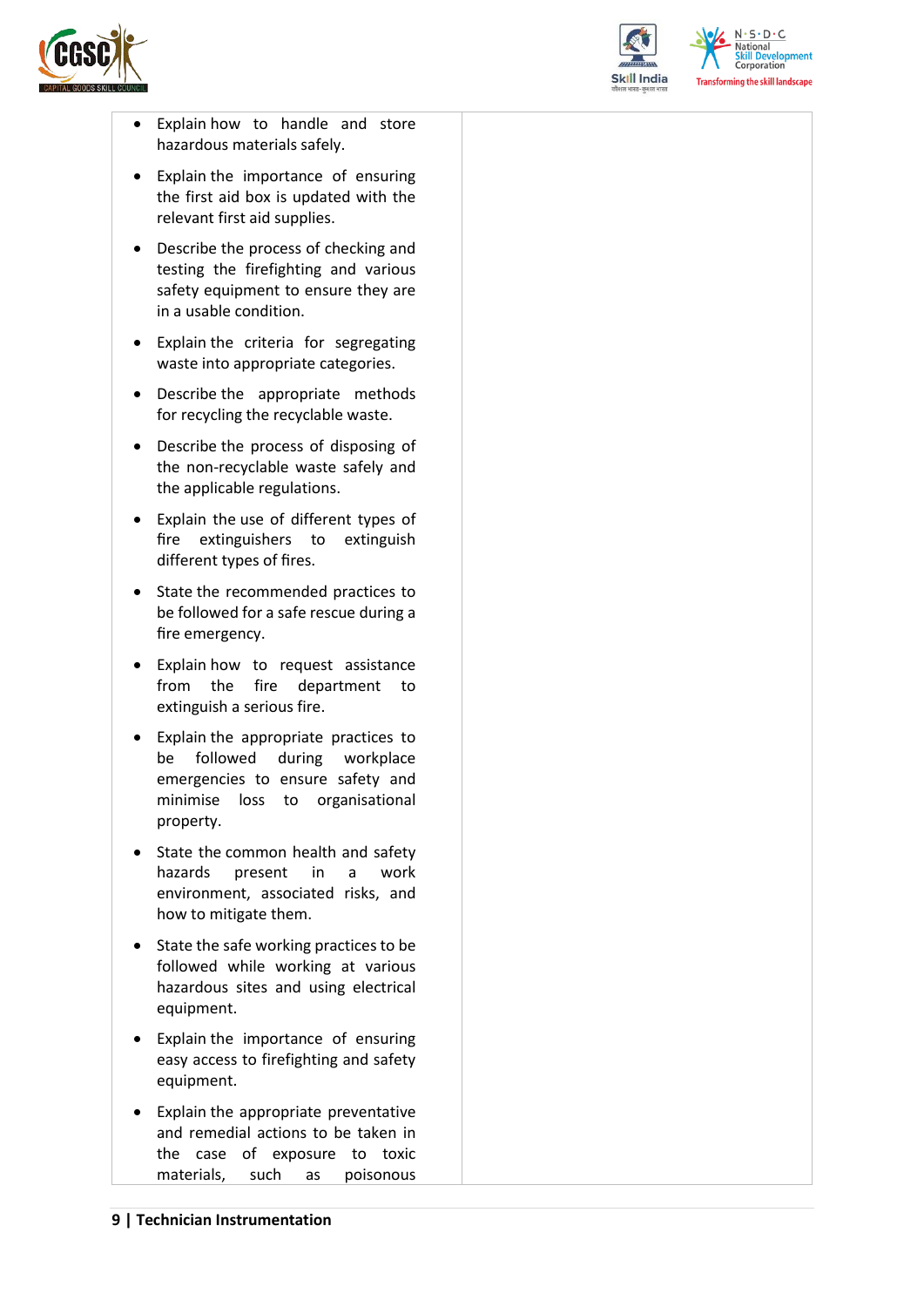



 $N \cdot S \cdot D \cdot C$ National **Skill Development**<br>Corporation **Transforming the skill landscape** 

chemicals and gases.

- Explain various causes of fire in different work environments and the recommended precautions to be taken to prevent fire accidents.
- Describe different methods of extinguishing fire.
- List different materials used for extinguishing fire.
- Explain the applicable rescue techniques to be followed during a fire emergency.
- Explain the importance of placing safety signs and instructions at strategic locations in a workplace and following them.
- Explain different types of first aid treatment to be provided for different types of injuries.
- State the potential injuries associated with incorrect manual handling.
- Explain how to move an injured person safely.
- State various hazards associated with the use of various machinery, tools, implements, equipment and materials.
- Explain the importance of ensuring no obstruction and free access to fire exits.
- Explain how to free a person from electrocution safely.
- Explain how to administer appropriate first aid to an injured person.
- Explain how to perform Cardiopulmonary Resuscitation (CPR).
- Explain the importance of coordinating with the emergency services to request urgent medical assistance for persons requiring professional medical attention or hospitalisation.
- State the appropriate documentation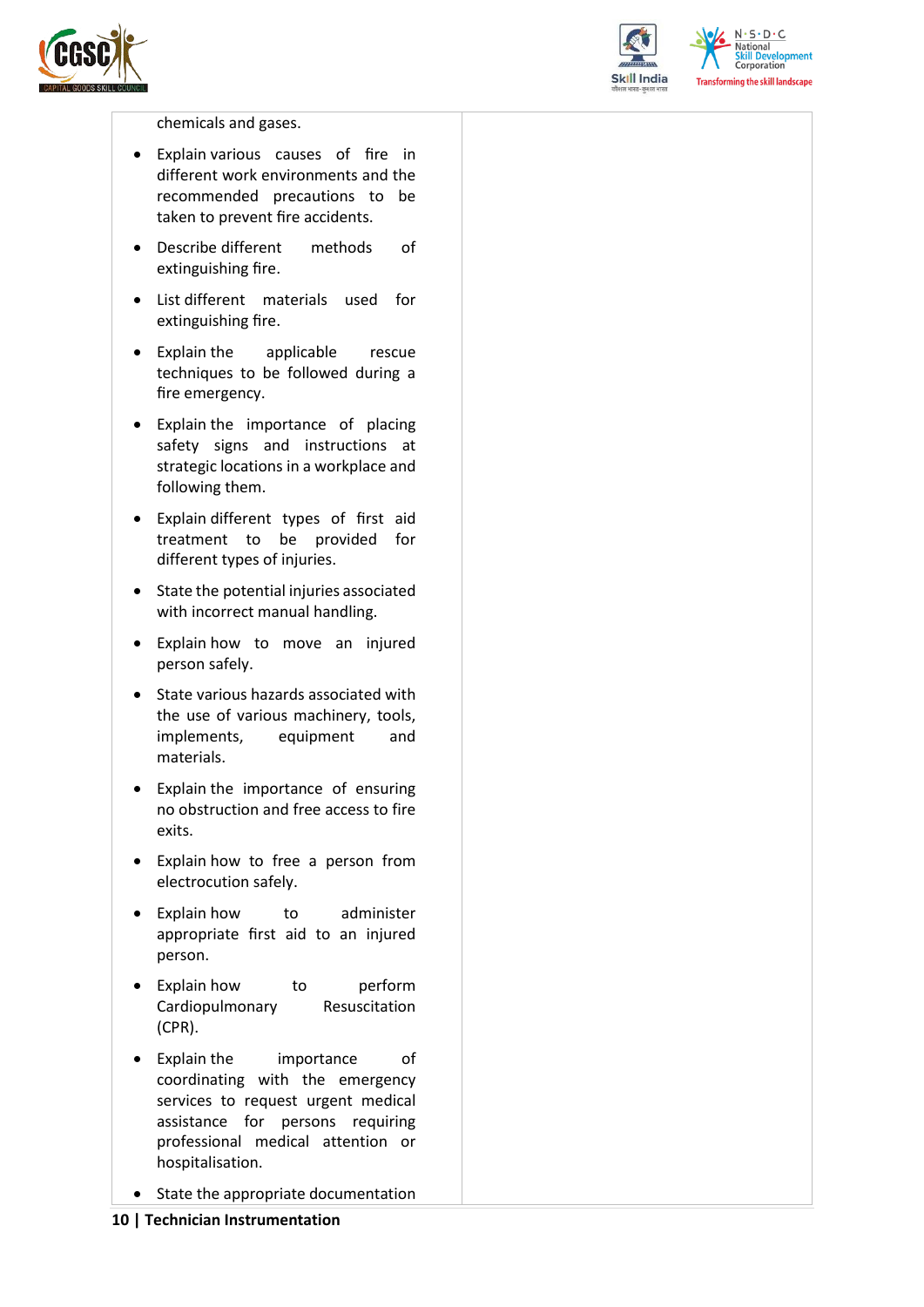



to be carried out following a health and safety incident at work, and the relevant information to be included.

- Explain the importance and process of reviewing the health and safety conditions at work regularly or following an incident.
- Explain the importance and process of implementing appropriate changes to improve the health and safety conditions at work.

#### **Classroom Aids**

Computer, Projection Equipment, PowerPoint Presentation and Software, Facilitator's Guide, Participant's Handbook.

#### **Tools, Equipment and Other Requirements**

Personal Protective Equipment, Cleaning Equipment and Materials, Sanitizer, Soap, Mask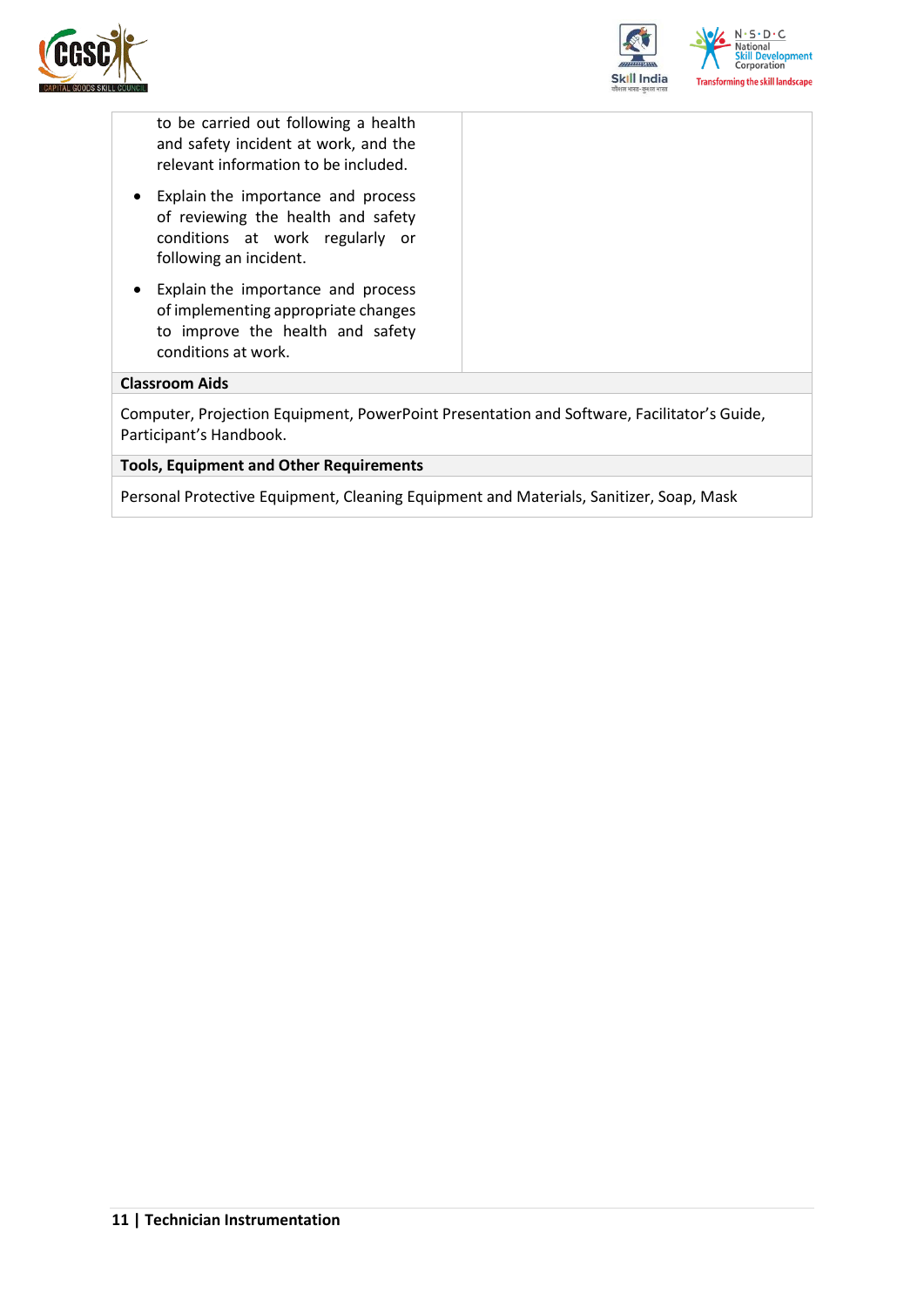



## <span id="page-11-0"></span>**Module 3: Process of coordinating with co-workers to achieve work efficiency**

### *Mapped to NOS CSC/N1336 v2.0*

#### **Terminal Outcomes:**

- Demonstrate ways to Work and communicate effectively with co-workers.
- Discuss ways to promote diversity and inclusion at the workplace.

| <b>Duration: 20:00</b>                                                                                                                                                                                                                       | Duration: 60:00                                                                                                                                                                                                                            |
|----------------------------------------------------------------------------------------------------------------------------------------------------------------------------------------------------------------------------------------------|--------------------------------------------------------------------------------------------------------------------------------------------------------------------------------------------------------------------------------------------|
| Theory - Key Learning Outcomes                                                                                                                                                                                                               | <b>Practical - Key Learning Outcomes</b>                                                                                                                                                                                                   |
| Explain the importance and process<br>$\bullet$<br>of effective communication in the<br>workplace.<br>Explain the<br>barriers to effective<br>٠<br>communication<br>and<br>how<br>to<br>overcome them.<br>Explain the importance of teamwork | Demonstrate<br>the<br>of<br>process<br>preparing the relevant documents<br>and reports as per the supervisor's<br>instructions, providing appropriate<br>information<br>clearly<br>and<br>systematically.<br>Demonstrate how to mentor and |
| $\bullet$<br>in an organisation's and individual's<br>success.<br>Explain the importance of active<br>٠                                                                                                                                      | assist subordinates in the execution<br>of their work responsibilities.<br>Demonstrate the process of using                                                                                                                                |
| listening in the work environment.<br>State the appropriate techniques to<br>$\bullet$                                                                                                                                                       | efficiently<br>various<br>resources<br>to<br>utilisation and<br>ensure maximum<br>minimum wastage.                                                                                                                                         |
| be followed for active listening.                                                                                                                                                                                                            | Demonstrate how to communicate                                                                                                                                                                                                             |
| Explain the importance of tone and<br>$\bullet$<br>pitch ineffective communication.                                                                                                                                                          | clearly<br>and<br>politely to ensure<br>effective communication with co-                                                                                                                                                                   |
| Explain the importance of avoiding<br>٠<br>casual expletives and unpleasant<br>while<br>communicating<br>terms<br>professional circles.                                                                                                      | workers.<br>Demonstrate appropriate verbal and<br>non-verbal communication that is<br>respectful of genders and disability.                                                                                                                |
| Explain the<br>οf<br>importance<br>٠<br>maintaining discipline and ethical<br>behaviour at work.                                                                                                                                             |                                                                                                                                                                                                                                            |
| State the<br>for<br>common<br>reasons<br>$\bullet$<br>interpersonal conflict and how to<br>resolve them.                                                                                                                                     |                                                                                                                                                                                                                                            |
| Explain the importance of developing<br>effective working relationships for<br>professional success.                                                                                                                                         |                                                                                                                                                                                                                                            |
| Describe the process of expressing<br>addressing<br>and<br>grievances<br>appropriately and effectively.                                                                                                                                      |                                                                                                                                                                                                                                            |
| Explain the importance and process<br>of planning daily tasks to ensure their<br>timely completion and efficient use of                                                                                                                      |                                                                                                                                                                                                                                            |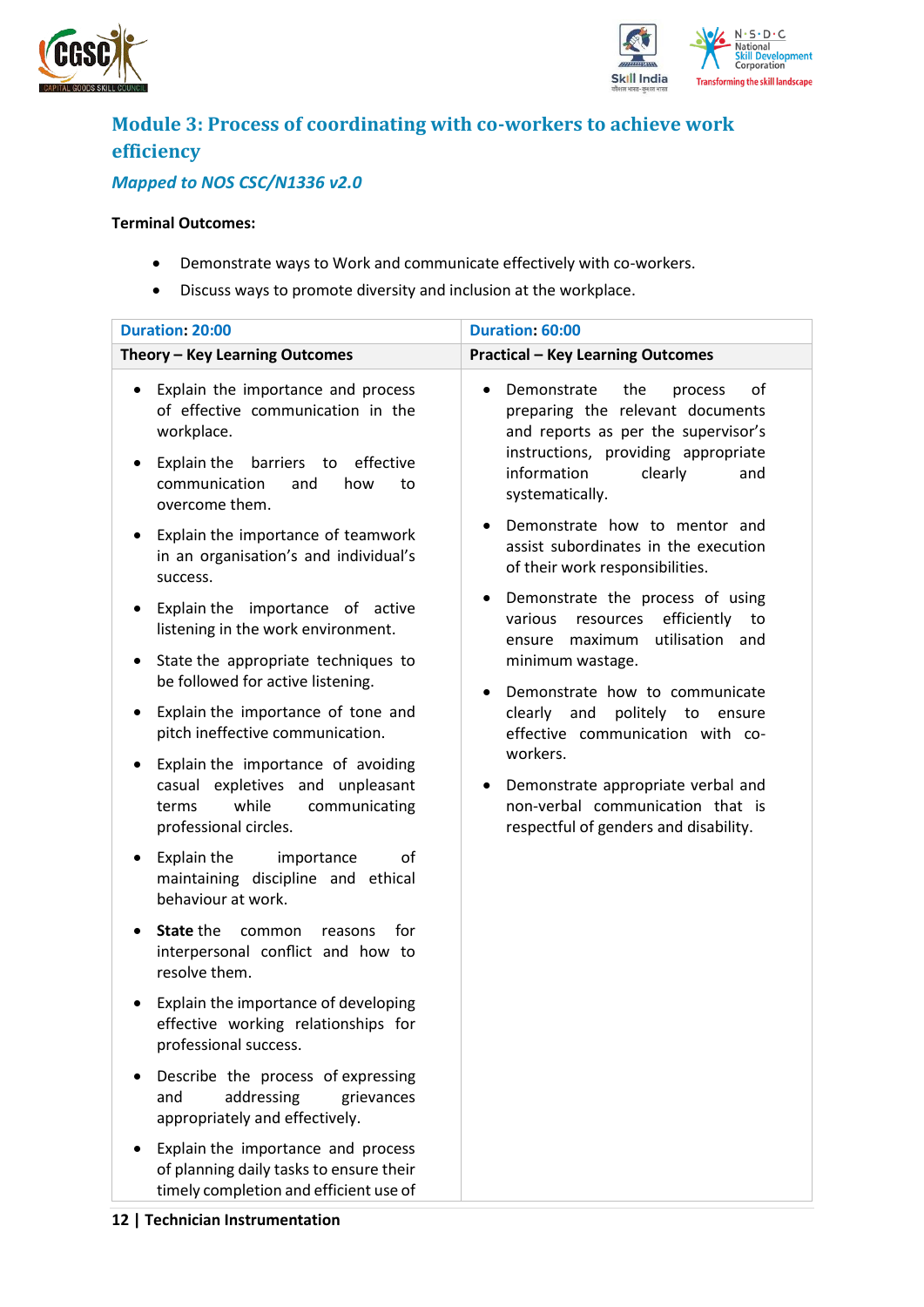



 $N.5.0.6$ **National Skill Development**<br>Corporation **Transforming the skill landscape** 

#### time.

- Explain the importance of adhering to the limits of authority at work.
- Explain the importance of following the applicable quality standards and timescales at work.
- Explain the importance of coordinating with co-workers to achieve the work objectives efficiently.
- Explain the relevant documentation requirements.
- Explain the importance of providing appropriate information clearly and systematically in work documents.
- State the escalation matrix to be followed to deal with out of authority tasks and concerns.
- Explain the importance and process of mentoring and assisting subordinates in the execution of their work responsibilities.
- Explain how to identify possible disruptions to work prevent them.
- Explain how to use various resources efficiently to ensure maximum utilisation and minimum wastage.
- Explain the recommended practices to be followed at work to avoid and resolve conflicts at work.
- Explain the importance and process of efficient and timely dissemination of information to the authorised personnel.
- Explain the procedure to report inappropriate behaviour e.g., harassment.

#### **Classroom Aids:**

Training Kit (Trainer Guide, Presentations). Whiteboard, Marker, Projector, Laptop

#### **Tools, Equipment and Other Requirements**

NA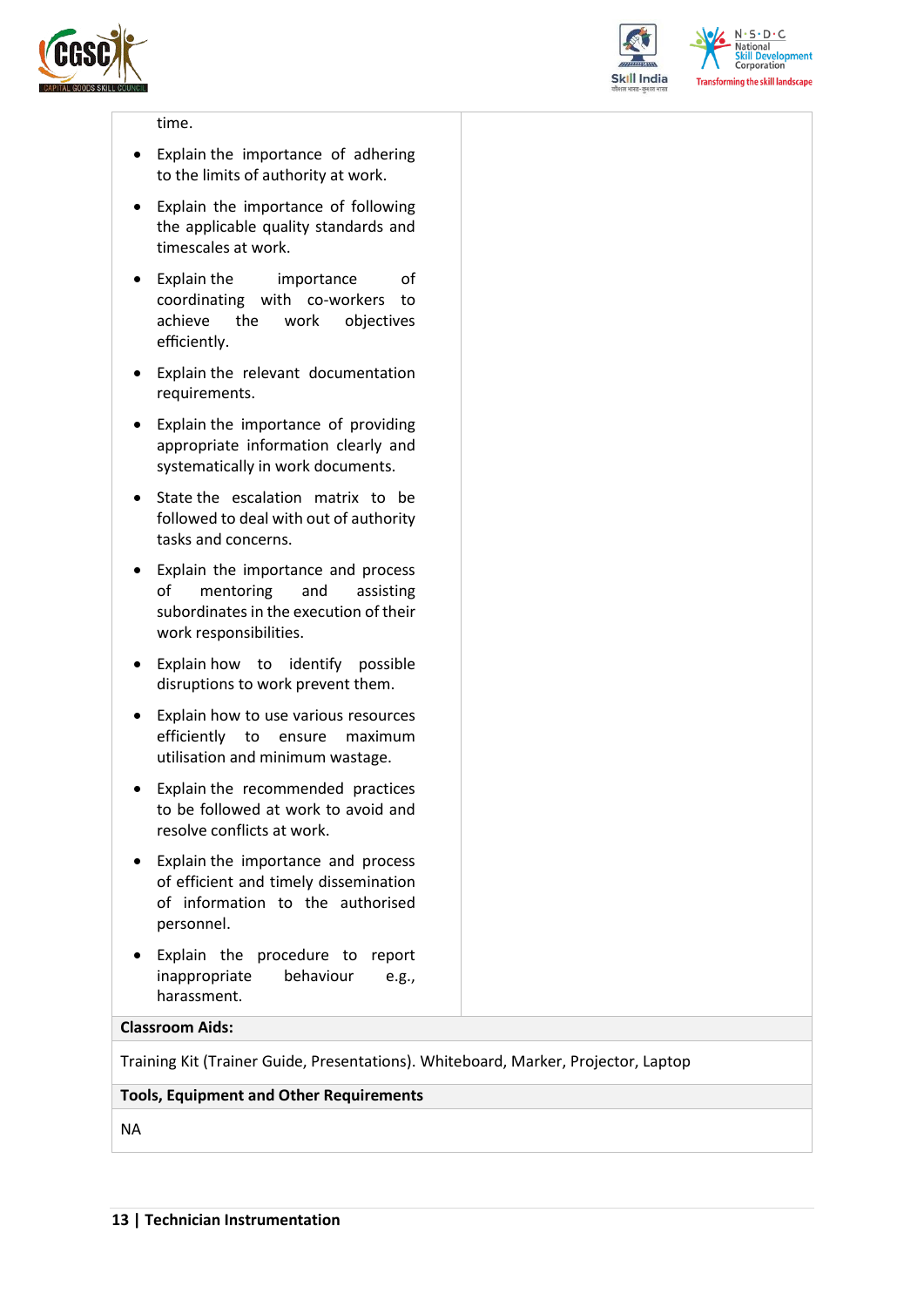



### <span id="page-13-0"></span>**Module 4: Process of calibrating the hydraulic, pneumatic, mechanical, electrical and electronic measuring and control equipment** *Mapped to CSC/N0801 v2.0*

#### **Terminal Outcomes:**

- Describe the process of preparing the testing equipment.
- Demonstrate the process of testing the measuring and control equipment.
- Demonstrate the process of carrying out fault management.
- Demonstrate the process of calibrating the measuring and control equipment.

| <b>Duration: 54:00</b>                                                                                                                                  | Duration: 74:00                                                                                                                                                                                                         |
|---------------------------------------------------------------------------------------------------------------------------------------------------------|-------------------------------------------------------------------------------------------------------------------------------------------------------------------------------------------------------------------------|
| Theory - Key Learning Outcomes                                                                                                                          | <b>Practical - Key Learning Outcomes</b>                                                                                                                                                                                |
| Explain the SOP for calibrating the<br>$\bullet$<br>equipment<br>measuring<br>and<br>the<br>tools<br>relevant<br>and<br>equipment<br>required for that. | Demonstrate the process of repairing<br>$\bullet$<br>or replacing the faulty/ worn-out/<br>damaged<br>components,<br>as<br>appropriate.                                                                                 |
| Explain the SOP for commissioning<br>$\bullet$<br>the measuring equipment.<br>List the relevant calibration records                                     | Demonstrate the process of carrying<br>$\bullet$<br>out standard serviceability tests and<br>calibration; special-to-type<br>tests;                                                                                     |
| to be maintained.                                                                                                                                       | operational/function checks,<br>and<br>gauge repeatability and reliability                                                                                                                                              |
| State the<br>recommended<br>$\bullet$<br>specifications<br>for<br>measuring<br>equipment and components for their<br>optimum functioning.               | tests.<br>Demonstrate how conduct the gauge<br>repeatability and reliability tests.                                                                                                                                     |
| Explain the use of relevant tools and<br>٠<br>equipment for checking measuring<br>equipment for faults.                                                 | Demonstrate the process of carrying<br>$\bullet$<br>relevant<br>documentation<br>out<br>manually and/ or electronically with<br>respect to the testing/calibration                                                      |
| Explain the use of appropriate<br>٠<br>techniques to check the calibration of<br>the<br>measuring<br>equipment<br>for<br>conformance to specifications. | activities.<br>Demonstrate how to analyse and<br>$\bullet$<br>verify the test results against the<br>operational specifications to identify                                                                             |
| Describe the process of calibrating<br>٠<br>the measuring equipment according<br>to the appropriate physical standard.                                  | and localise faults.<br>Show how to prepare and document<br>$\bullet$                                                                                                                                                   |
| Describe the<br>οf<br>process<br>٠<br>recommissioning<br>the<br>measuring<br>equipment.                                                                 | an action plan as per the applicable<br>procedures, including all the relevant<br>information.                                                                                                                          |
| List the appropriate checks to be<br>made on the measuring equipment<br>and the use of relevant tools and<br>equipment for the purpose.                 | the<br>of<br>Demonstrate<br>process<br>calibrating the measuring and control<br>equipment as per the applicable<br>physical standards using<br>the<br>calibration<br>appropriate<br>tools,<br>equipment and techniques. |
| Explain how to resolve the common<br>faults found in the measuring<br>equipment.                                                                        | Demonstrate how to perform the<br>zero span and range checks on                                                                                                                                                         |

indicators/controllers using the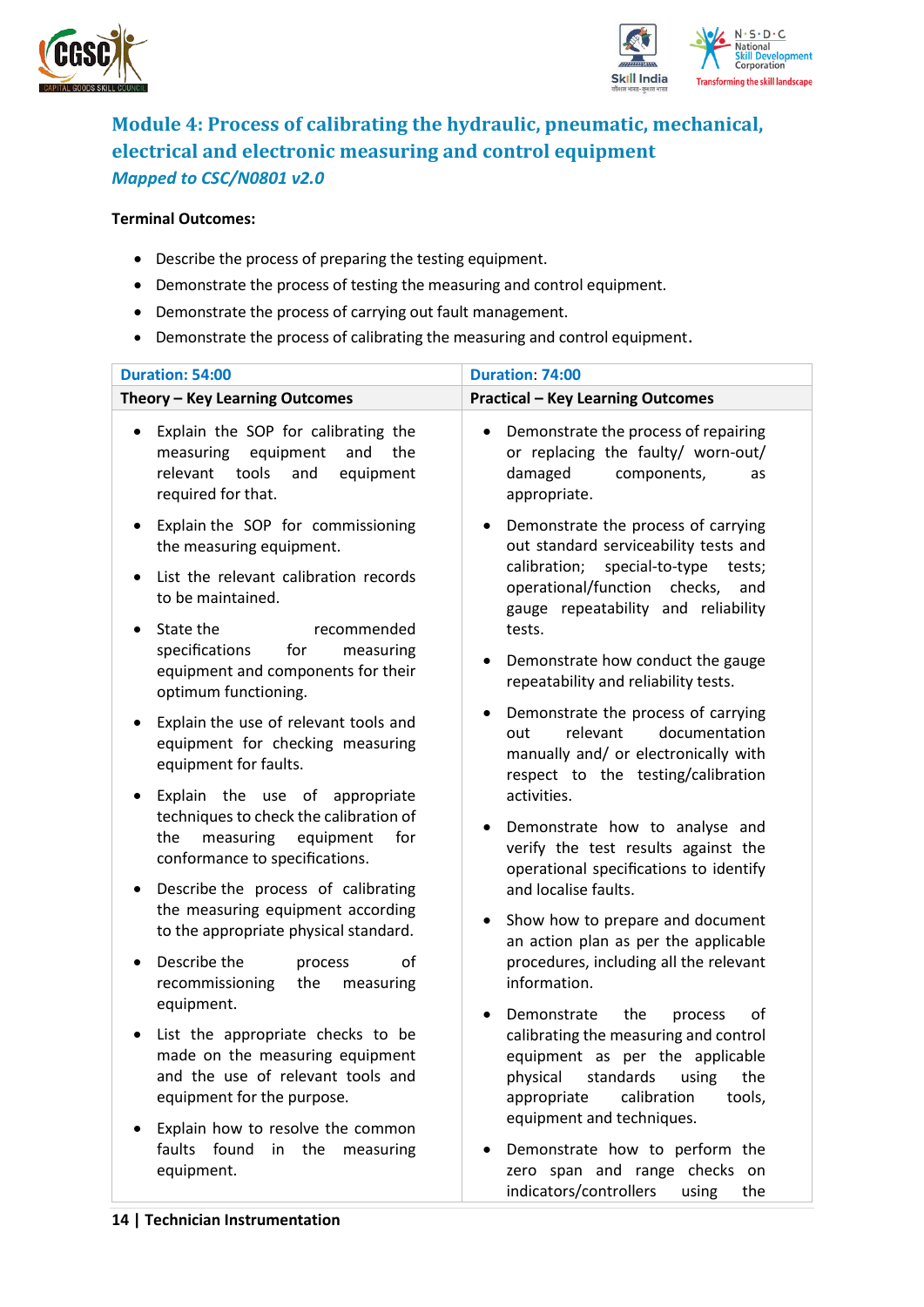



- State the impact of faults on the performance/accuracy of the measuring equipment.
- Explain the hazards and controls relevant to calibrating the measuring equipment.
- Explain the functionality of the measuring equipment and the recommended tolerance levels for calibration.
- Explain the applicable instrumentation principles such as controlling density, level, flow, temperature, composition and arrangement of materials.
- State the principles of hydraulic and pneumatic flow.
- State the application principles for assessing the operation of instrumentation systems and equipment/components.
- Describe the procedure and use of relevant equipment for inspecting and testing the instrumentation system.
- Describe the calibration procedures for instrumentation systems and equipment/ components.
- Explain the purpose and functions of the instrumentation system.
- List the specifications of different types of instrumentation systems and the acceptable deviations from specifications.
- Describe the procedure for repairing a faulty instrumentation system.
- Explain the relevant techniques for dismantling, testing and reassembling an instrumentation system.
- Explain the correct operation of the instrumentation system and the procedure for isolating instrumentation systems.
- Explain different types of faults found in an instrumentation system and

recommended configuration.

- Demonstrate the process of carrying out appropriate adjustments to the operational specifications using the relevant calibration devices and procedures.
- Demonstrate the process of carrying out relevant documentation as per the organisational procedure.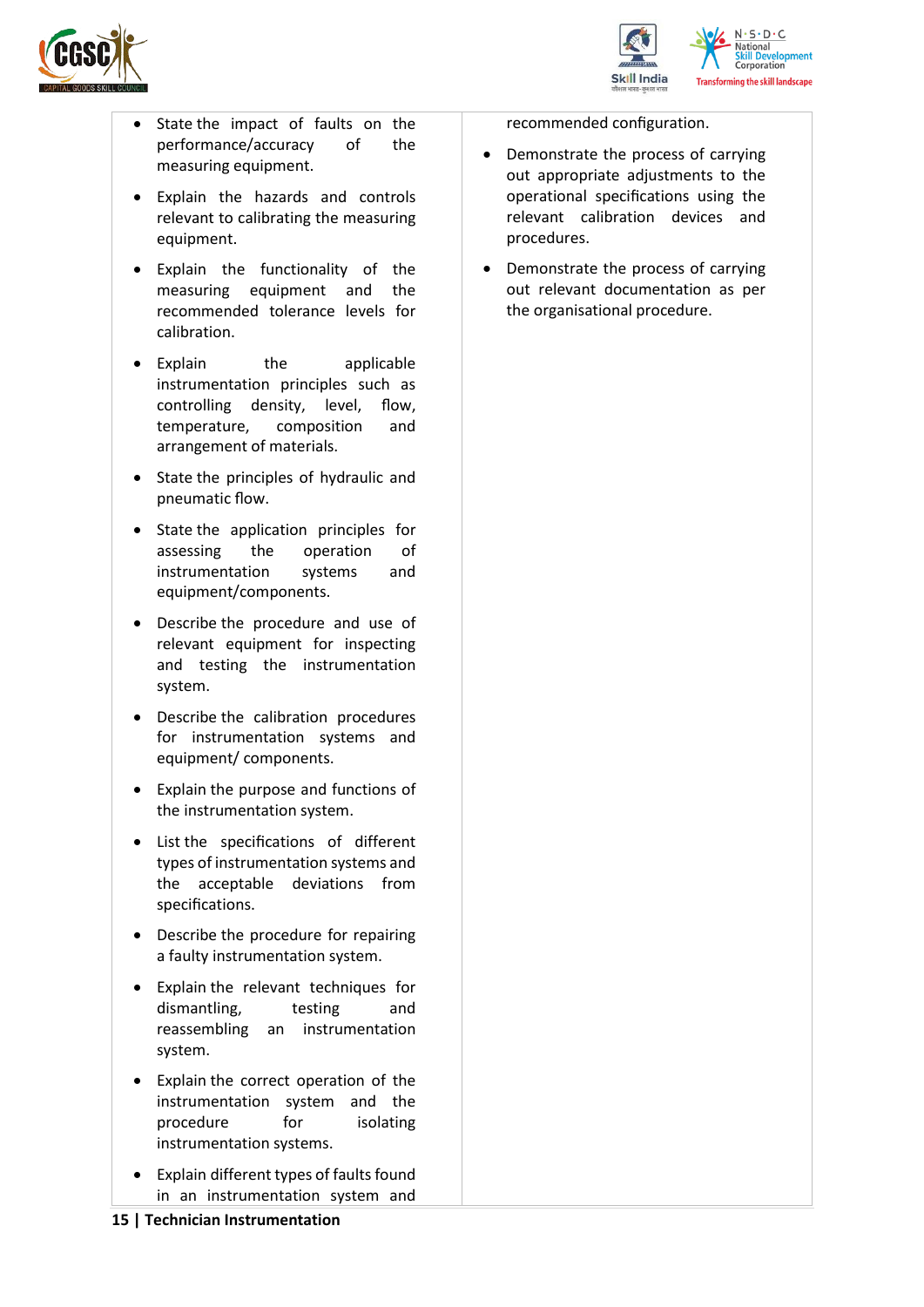



 $N \cdot S \cdot D \cdot C$ **National Skill Development**<br>Corporation **Transforming the skill landscape** 

#### equipment components.

- Describe the process for checking and verifying the operational function of the instrumentation system and equipment.
- Describe the process of recording and completing service reports.
- State the operational specifications of the instrumentation system and equipment.
- Explain how to resolve variations between test results and operational specifications.
- Explain the causes of common faults found in the instrumentation system and equipment components.
- List the appropriate corrective action to be taken to rectify the causes of faults in the instrumentation systems and equipment.
- Describe the process of correcting faults in the instrumentation system and equipment components.
- Explain the importance and process of reporting the unresolved faults.
- Explain the difference between real and potential faults
- Describe the process for documenting test and calibration results.
- Explain the function and process of carrying out zero-and-span checks on instrumentation systems and equipment.
- List the relevant equipment required to carry out the calibration of instrumentation systems and equipment.
- Explain the use of various and testing and calibration tools such as pressure gauge, standard test gauge, micrometre, etc.
- Explain the relevant documentation to be completed such as job card, progress report, incident report,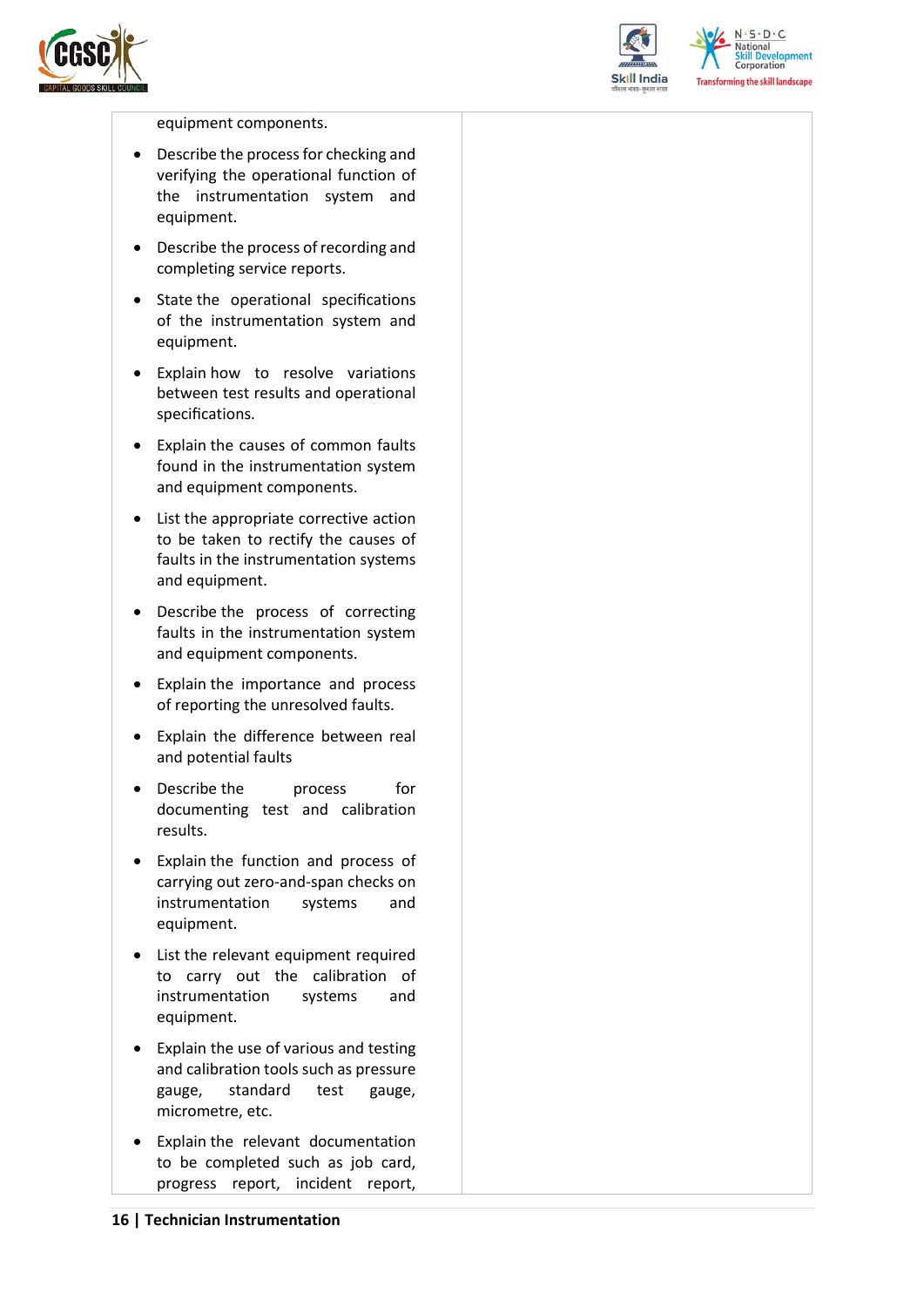



calibration labels, etc.

- List the relevant calibration records to be maintained.
- List the measuring equipment specifications, their use, connections and components.

#### **Classroom Aids**

Training Kit (Trainer Guide, Presentations). Whiteboard, Marker, Projector, Laptop

#### **Tools, Equipment and Other Requirements**

Load Cells, Strain Gauges, Transducers, Mechanical Governors, Pressure Gauges, Micrometers, Jigs and Fixtures, Templates and Patterns, Insulation Testers, Vernier Calliper, Dead Weight Tester, Manometers, Gyroscope, Screw Driver, Testers Etc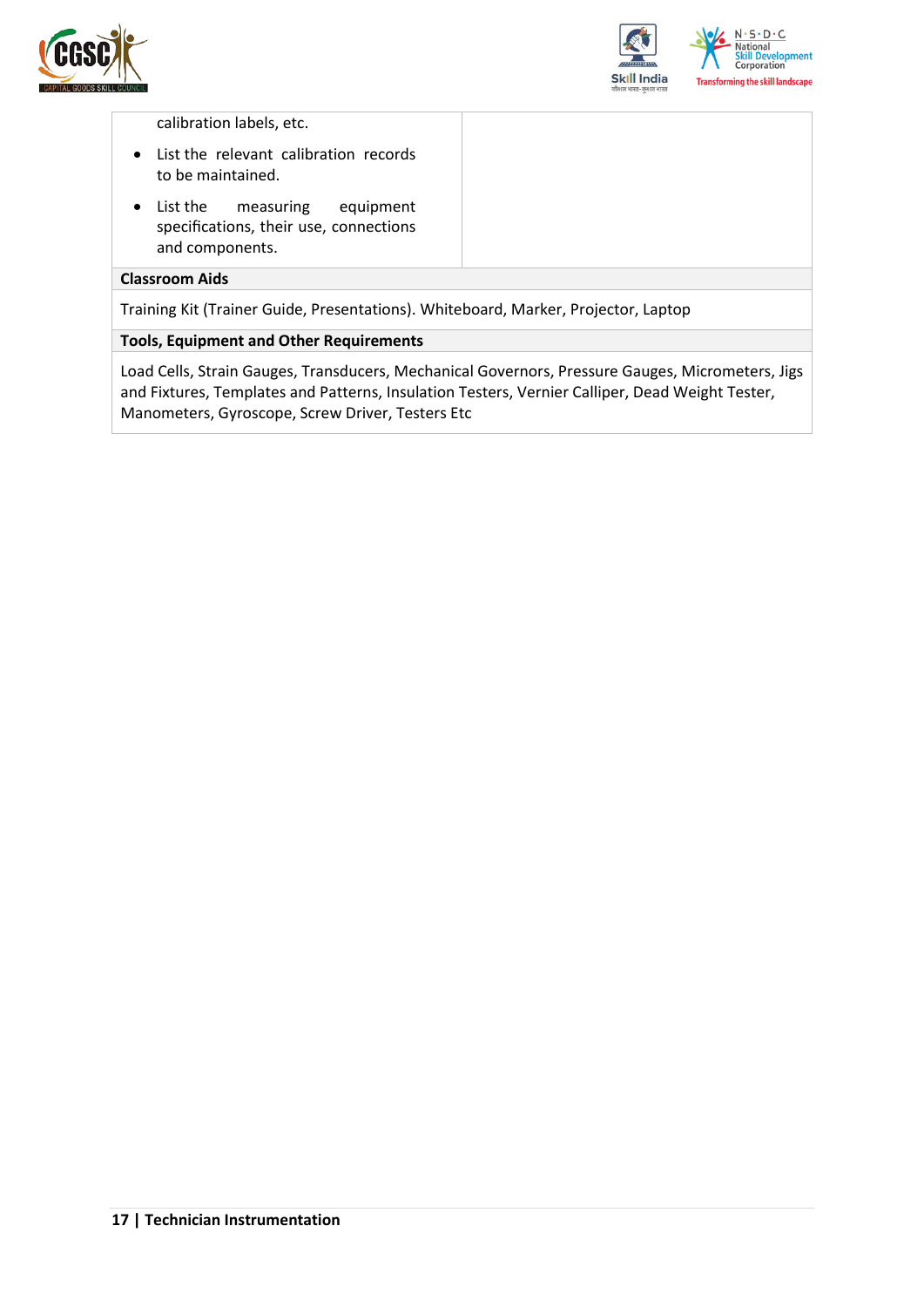



### <span id="page-17-0"></span>**Module 5: Process of carrying out maintenance activities on instrumentation and control equipment** *Mapped to CSC/N0803 v2.0*

#### **Terminal Outcomes:**

- Describe the process of preparing for the maintenance activities.
- Demonstrate the process of carrying out the maintenance activities.
- Explain the importance of Coordinating with the supervisor.
- Explain the importance of using resource optimally.

| <b>Duration: 52:00</b>                                                                                                                                                                                                                                                               | Duration: 76:00                                                                                                                                                                                                                                                    |
|--------------------------------------------------------------------------------------------------------------------------------------------------------------------------------------------------------------------------------------------------------------------------------------|--------------------------------------------------------------------------------------------------------------------------------------------------------------------------------------------------------------------------------------------------------------------|
| Theory - Key Learning Outcomes                                                                                                                                                                                                                                                       | <b>Practical - Key Learning Outcomes</b>                                                                                                                                                                                                                           |
| State the appropriate documentation<br>$\bullet$<br>to be carried out, such as job card,<br>work permit, risk assessment, sign-<br>on/off, maintenance logs, etc.<br>Describe the applicable isolation and<br>٠<br>lock-off procedures or permit-to-<br>work procedure that applies. | Demonstrate how to prepare and<br>$\bullet$<br>update the relevant maintenance<br>schedules and plans.<br>Demonstrate<br>οf<br>the<br>process<br>$\bullet$<br>performing<br>appropriate<br>risk<br>before testing<br>assessments<br>and<br>maintenance activities. |
| State the relevant health and safety<br>$\bullet$<br>precautions to be taken during the<br>maintenance process.<br>Explain how to minimise risks from<br>$\bullet$<br>the hazards associated with carrying                                                                           | Demonstrate the process of carrying<br>$\bullet$<br>out the maintenance activities on a<br>range of instrumentation and control<br>equipment, following the appropriate<br>techniques and procedures.                                                              |
| mechanical<br>out<br>maintenance<br>activities, such as handling oils,<br>greases, stored pressure/force, use of<br>complex tools and equipment.                                                                                                                                     | Show<br>how<br>conduct<br>$\bullet$<br>to<br>instrumentation<br>evaluation<br>for<br>hydraulic, pneumatic, mechanical,<br>electrical and electronic measuring<br>and control equipment.                                                                            |
| Explain the importance of using the<br>Personal<br>relevant<br>Protective<br>Equipment (PPE) clothing during the<br>maintenance activities.                                                                                                                                          | Show how to conduct the appropriate<br>$\bullet$<br>tests related<br>to the functional<br>performance of instruments, as<br>required.                                                                                                                              |
| Explain how to interpret drawings,<br>manufacturers<br>specifications,<br>and<br>other<br>manuals<br>documents<br>needed during the maintenance<br>process.                                                                                                                          | the<br>the<br>Demonstrate<br>οf<br>use<br>appropriate scientific and analytic<br>software,<br>computer<br>calculators,<br>electronic<br>probes, voltage<br>and                                                                                                     |
| Explain the functioning of different<br>process plants and the appropriate<br>measuring and control equipment.                                                                                                                                                                       | current meters to diagnose faults in<br>circuitry.<br>Demonstrate the use of the relevant                                                                                                                                                                          |
| Describe the process to be adopted<br>to establish the background of the<br>fault.                                                                                                                                                                                                   | testing devices to measure and<br>control pressure, flow, temperature,<br>level, motion, force, and chemical<br>makeup.                                                                                                                                            |
| Explain how to evaluate various types<br>of information available for fault                                                                                                                                                                                                          | Show how to adjust the system<br>replace<br>and<br>the<br>components                                                                                                                                                                                               |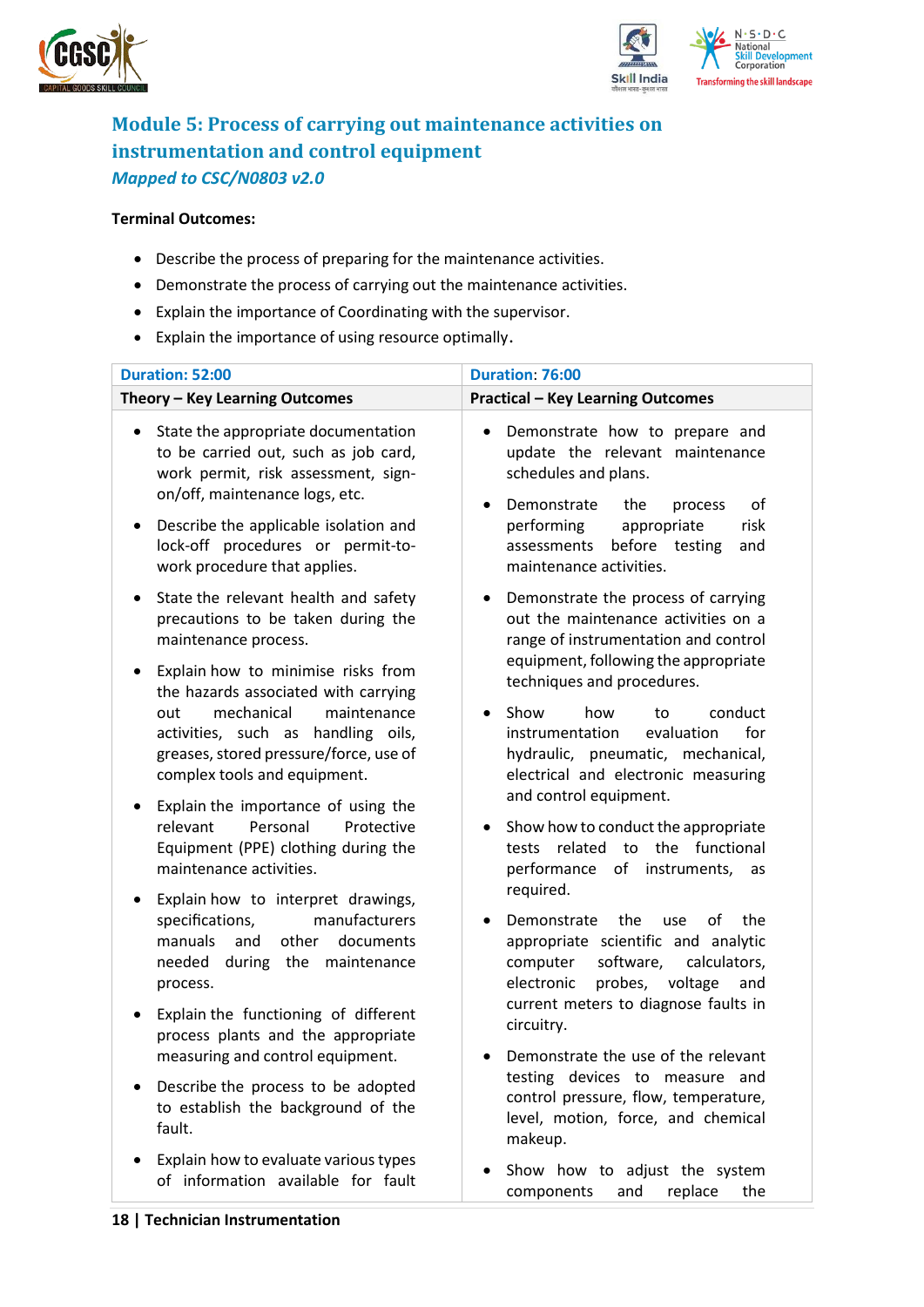



diagnoses such as operator-provided information, equipment selfdiagnosis, and testing instrument measurements.

- Explain the use of various testing instruments such as multimeter, oscilloscope, logic probe, signal tracer, signal generator, etc.
- Explain the use of various aids for fault diagnosis such as logic diagrams; fault analysis charts, etc.
- State the application of various fault finding techniques such as half-split technique, input/output technique, etc.
- Explain how to evaluate sensory conditions i.e. sight, sound, smell, touch.
- Explain how to analyse evidence and evaluate possible characteristics and causes of specific faults/problems.
- Explain how to relate to the previous reports/records of similar fault conditions.
- Explain how to evaluate the likely risk of running the equipment with the displayed fault, and the effects the fault could have on health and safety, and on the overall process or system.
- Describe the process of handling and maintaining instrumentation test instruments.
- Explain how to check that test instruments are within current calibration dates, and that they are free from damage and defects.
- State the relevant precautions to be taken to prevent Electrostatic Discharge (ESD) damage to electronic circuits and components.
- State the basic principles of operation of the instrumentation and control equipment.
- Explain how the instrumentation system functions and its operating sequence.

defective parts, as required.

- Demonstrate the process of carrying out troubleshooting for test failures to determine root causes and develop processes to avoid repeat failure.
- Demonstrate the process of carry out appropriate documentation to record the relevant information regarding the maintenance activities.
- Demonstrate how to optimise the usage of electricity and other resources in various tasks and processes.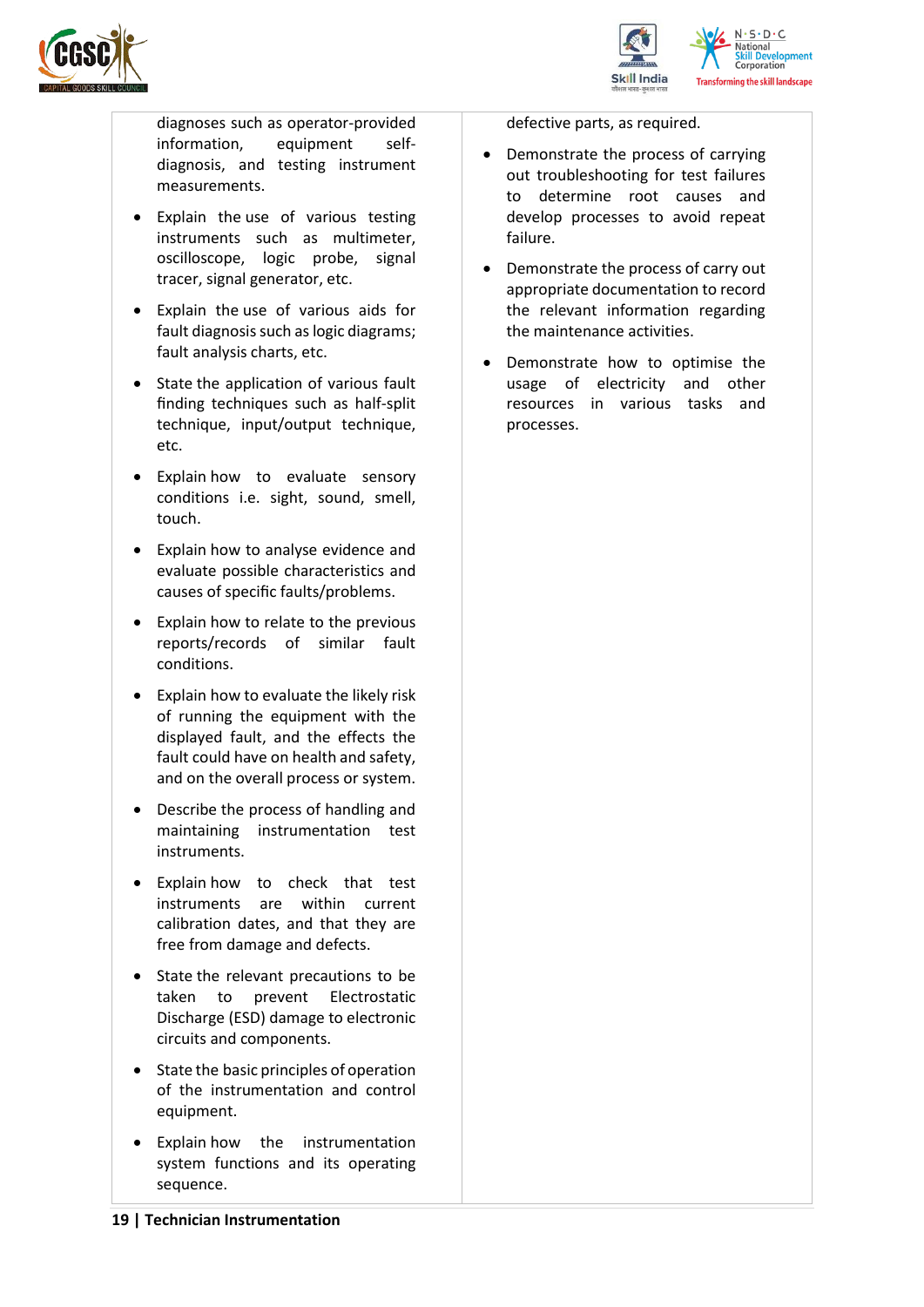



 $N.5.0.6$ **National Skill Development**<br>Corporation **Transforming the skill landscape** 

- Explain the working purpose of individual units/components such as gauges and meters and how they interact.
- Explain the importance of ensuring the control systems are isolated or put into manual control, and appropriate trip locks, keys or program overrides are inserted before removing any sensors or instruments from the system.
- Describe the process of identifying and selecting instrument sensors, including how to identify their markings; calibration information; component values; operating parameters and working range.
- Explain the appropriate way of fitting instruments to avoid faulty readings caused by head correction, poor insulation or incorrect materials.
- Describe the process of installing and connecting external wiring and components safely to avoid electronic interference or mechanical damage.
- Explain how to carry out visual checks of the instruments including checking for leaks, security of joints and physical damage.
- List the relevant replacement parts, materials and other items required for the maintenance process.
- Explain the relevant techniques used to dismantle/assemble integrated equipment i.e. release of pressures/force, proof marking to aid reassembly.
- Explain the importance and process of attaching identification marks/labels to removed components or cables, to assist with reassembly.
- Describe the applicable methods for checking components are fit for purpose, and the need to replace electronic modules, sensors,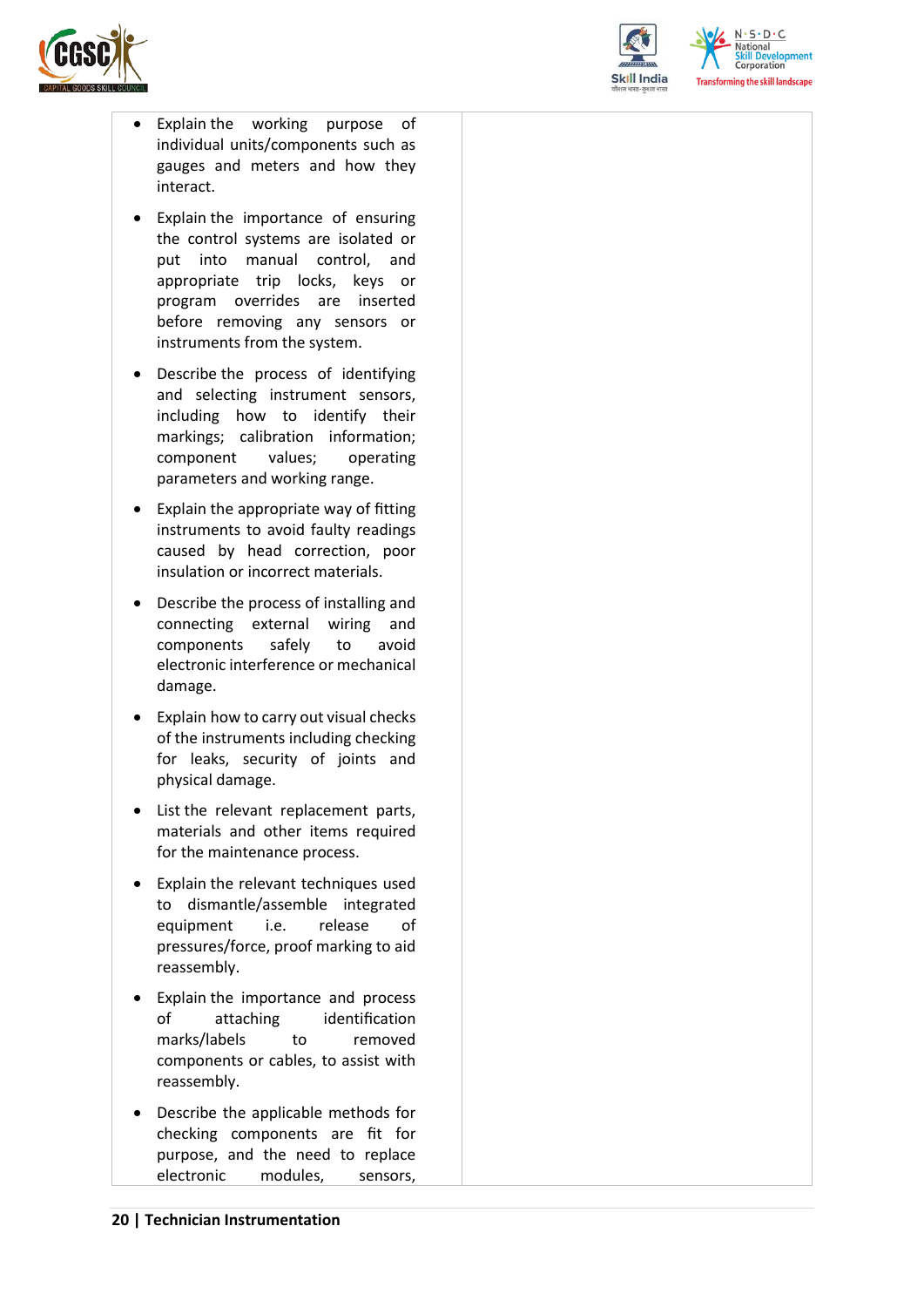



 $N.5.0.6$ elopment Corporation sforming the skill landscape

transmitters and other failed items.

- Explain how to check that tools and equipment are free from damage or defects, are in a safe and usable condition, and are configured correctly for their intended purpose.
- Describe the equipment operating and control procedures to be applied during the maintenance activity.
- Explain how to resolve the common problems encountered during the maintenance of the instrumentation and control system.
- Explain how to adopt a systematic Plan-Do-Check-Act (PDCA) approach for solving problems and improving business.
- Explain the importance of making process improvements by engaging the relevant stakeholders.
- Explain how to create and update the SOPs, maintenance schedules and plans.
- Explain the techniques used to communicate information using visual control systems such as card systems, colour coding, floor footprints, graphs and charts, team boards, tool/equipment shadow boards, etc.
- Describe the process of carrying out different types of maintenance such as preventive, corrective, predictive and reactive maintenance, and the activities these entail.
- Explain the benefits and methods of resource optimisation.

#### **Classroom Aids**

Training Kit (Trainer Guide, Presentations). Whiteboard, Marker, Projector, Laptop

#### **Tools, Equipment and Other Requirements**

Sensors, Transmitters, Converters, Indicators, Analysers, Controllers, Power Supplies, Removable Circuit Boards, Absolute Gauge, Orifice Plate, Venturi Tube, Pressure Cell, Load Cells, Thermo Couples, Fiscal Metering Equipment, Speed Control Equipment, Speed Measurement Equipment, Vibration Switches, Proximity Probes, Linear Variable Differential Transducer, Oxygen Analyzer, Telemetry Systems, Potentiometer, Multimeter, Cathode Ray Oscilloscope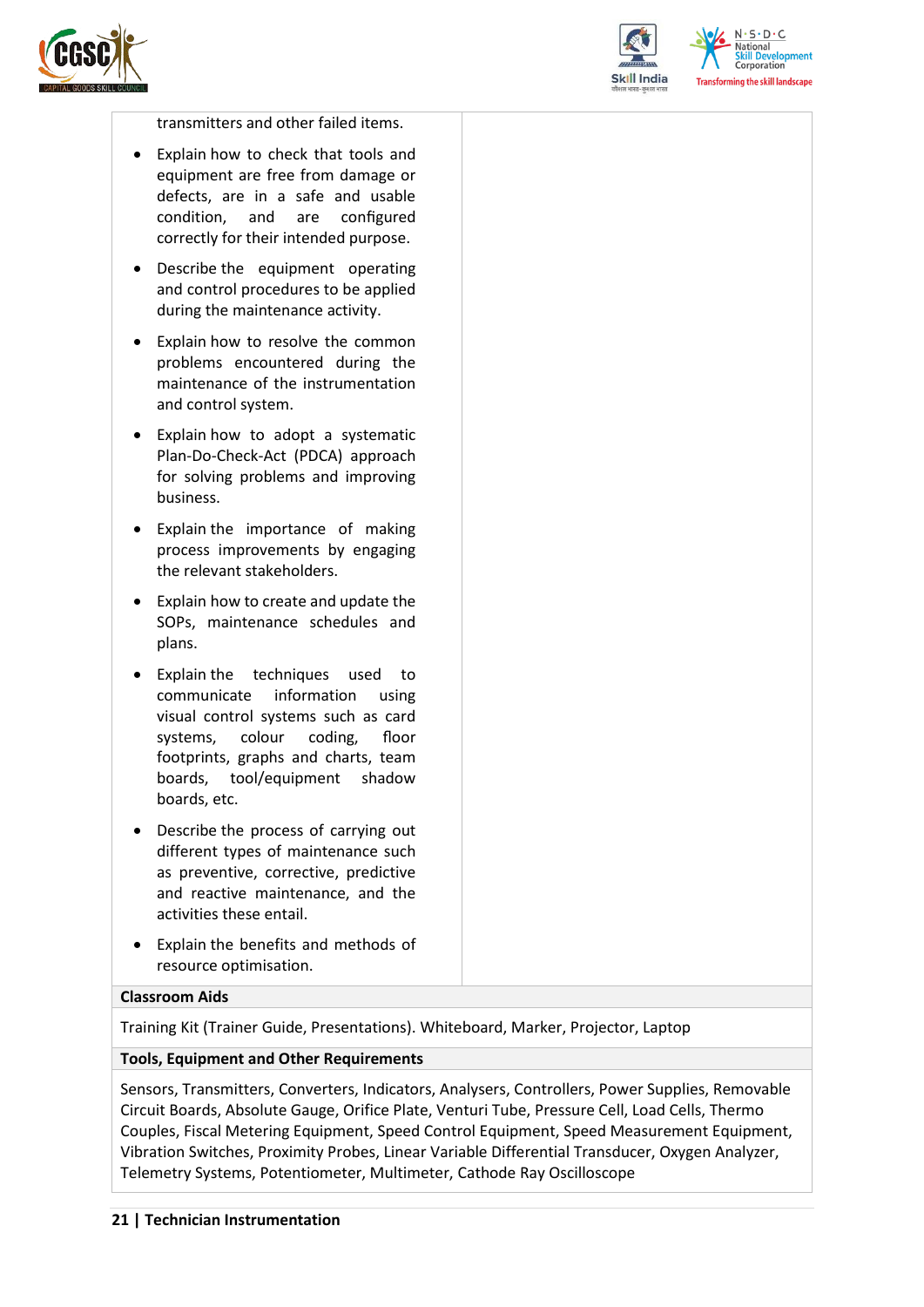



## **Annexure**

## <span id="page-21-1"></span><span id="page-21-0"></span>**Trainer Requirements**

| <b>Trainer Prerequisites</b>  |                                                    |                                               |                               |                            |                       |                                                                        |
|-------------------------------|----------------------------------------------------|-----------------------------------------------|-------------------------------|----------------------------|-----------------------|------------------------------------------------------------------------|
| <b>Minimum</b><br>Educational | Specialization                                     | <b>Relevant Industry</b><br><b>Experience</b> |                               | <b>Training Experience</b> |                       | <b>Remarks</b>                                                         |
| Qualification                 |                                                    | Years                                         | <b>Specialization</b>         | Years                      | <b>Specialization</b> |                                                                        |
| Diploma<br>/Degree            | Diploma<br>/Degree in<br>Mechanical<br>Engineering | 4                                             | Technician<br>Instrumentation | 0                          |                       | Practical skills and<br>knowledge<br>required in the<br>relevant field |

| <b>Trainer Certification</b>                                                                                              |                                                                                                                                                                                          |  |  |
|---------------------------------------------------------------------------------------------------------------------------|------------------------------------------------------------------------------------------------------------------------------------------------------------------------------------------|--|--|
| <b>Domain Certification</b>                                                                                               | <b>Platform Certification</b>                                                                                                                                                            |  |  |
| Certified for Job Role: "Technician<br>Instrumentation" mapped to QP: "CSC/Q0802,<br>v1.0". Minimum accepted score is 80% | Recommended that the Trainer is certified for the<br>Job Role: "Trainer", mapped to the Qualification<br>Pack: "MEP/Q0102". Minimum accepted as per<br>respective SSC guidelines is 80%. |  |  |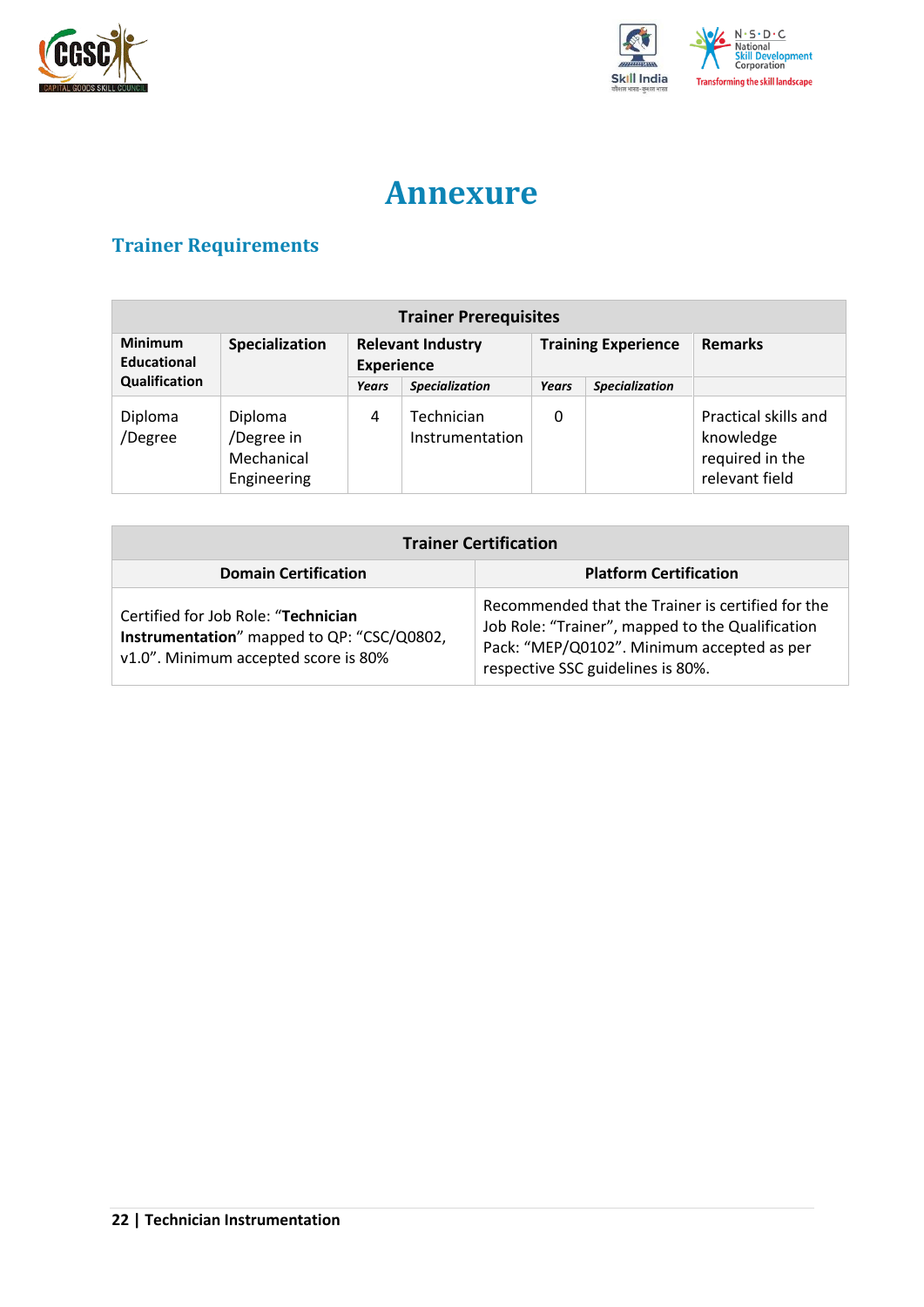



## <span id="page-22-0"></span>**Assessor Requirements**

| <b>Assessor Prerequisites</b>                         |                                                 |                                               |                               |                                                 |                       |                                                                              |  |
|-------------------------------------------------------|-------------------------------------------------|-----------------------------------------------|-------------------------------|-------------------------------------------------|-----------------------|------------------------------------------------------------------------------|--|
| <b>Minimum</b><br><b>Educational</b><br>Qualification | Specialization                                  | <b>Relevant Industry</b><br><b>Experience</b> |                               | <b>Training/Assessment</b><br><b>Experience</b> |                       | <b>Remarks</b>                                                               |  |
|                                                       |                                                 | Years                                         | <b>Specialization</b>         | Years                                           | <b>Specialization</b> |                                                                              |  |
| Diploma<br>/Degree                                    | Diploma /Degree<br>in Mechanical<br>Engineering | 4                                             | Technician<br>Instrumentation | 0                                               |                       | Practical skills<br>and<br>knowledge<br>required in<br>the relevant<br>field |  |

| <b>Assessor Certification</b>                                                                                             |                                                                                                                                 |  |  |  |
|---------------------------------------------------------------------------------------------------------------------------|---------------------------------------------------------------------------------------------------------------------------------|--|--|--|
| <b>Domain Certification</b>                                                                                               | <b>Platform Certification</b>                                                                                                   |  |  |  |
| Certified for Job Role: "Technician<br>Instrumentation" mapped to QP: "CSC/Q0802,<br>v1.0". Minimum accepted score is 80% | Certified for the Job Role: "Assessor", mapped<br>to the Qualification Pack: "MEP/Q2701, v1.0", with a<br>minimum score of 80%. |  |  |  |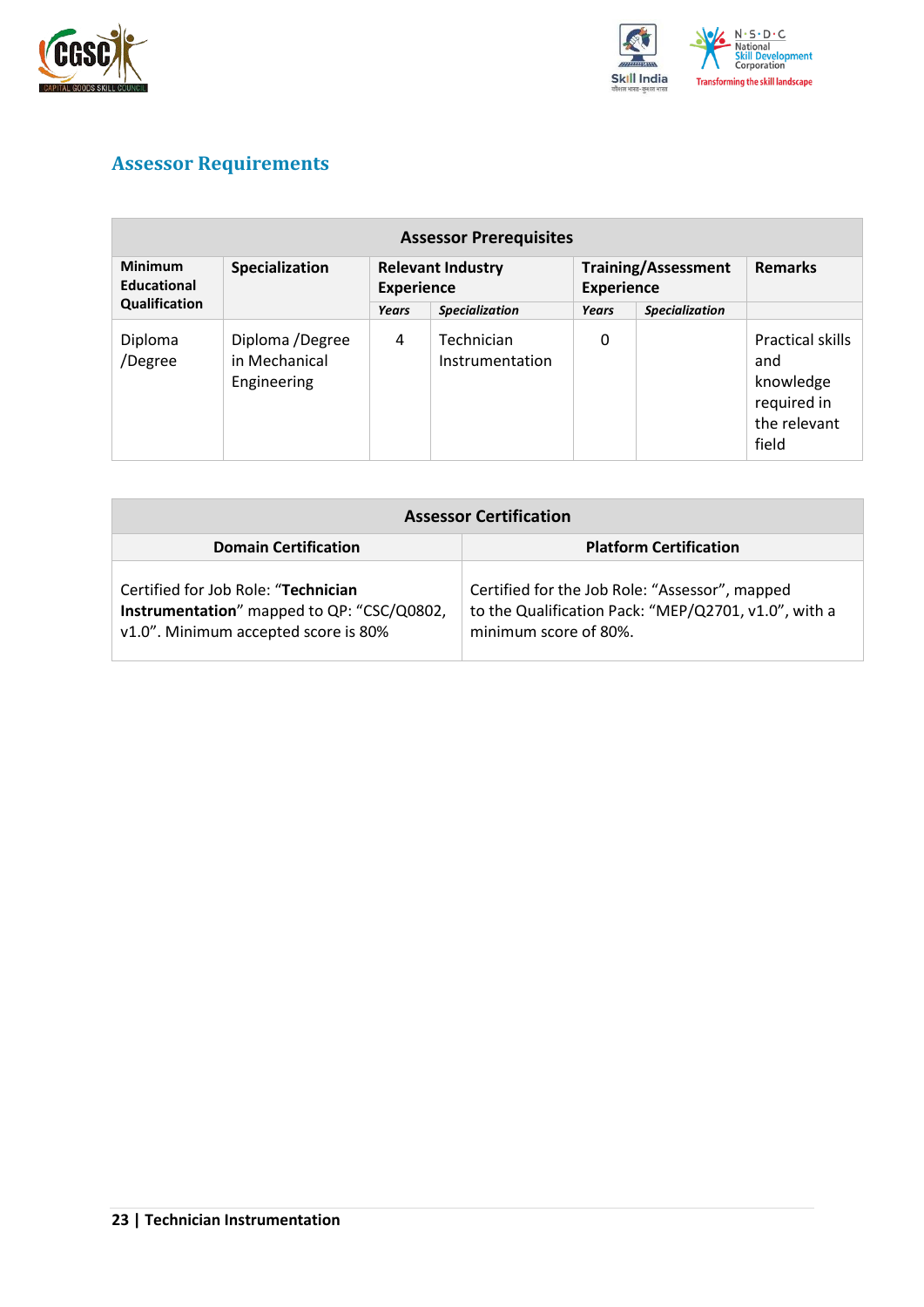



### <span id="page-23-0"></span>**Assessment Strategy**

- 1. Assessment System Overview:
	- Batches assigned to the assessment agencies for conducting the assessment on SDMS/SIP or email
	- Assessment agencies send the assessment confirmation to VTP/TC looping SSC
	- The assessment agency deploys the ToA certified Assessor for executing the assessment
	- SSC monitors the assessment process & records
- 2. Testing Environment

To ensure a conducive environment for conducting a test, the trainer will:

- Confirm that the centre is available at the same address as mentioned on SDMS or SIP
- Check the duration of the training.
- Check the Assessment Start and End time to be 10 a.m. and 5 p.m. respectively
- Ensure there are 2 Assessors if the batch size is more than 30.
- Check that the allotted time to the candidates to complete Theory & Practical Assessment is correct.
- Check the mode of assessment—Online (TAB/Computer) or Offline (OMR/PP).
- Confirm the number of TABs on the ground are correct to execute the Assessment smoothly.
- Check the availability of the Lab Equipment for the particular Job Role.
- 3. Assessment Quality Assurance levels / Framework:
	- Question papers created by the Subject Matter Experts (SME)
	- Question papers created by the SME verified by the other subject Matter Experts
	- Questions are mapped with NOS and PC
	- Question papers are prepared considering that levels 1 to 3 are for the unskilled & semiskilled individuals, and levels 4 and above are for the skilled, supervisor & higher management
	- The assessor must be ToA certified and the trainer must be ToT Certified
	- The assessment agency must follow the assessment guidelines to conduct the assessment
- 4. Types of evidence or evidence-gathering protocol:
	- Time-stamped & geotagged reporting of the assessor from assessment location
	- Centre photographs with signboards and scheme-specific branding
	- Biometric or manual attendance sheet (stamped by TP) of the trainees during the training period
	- Time-stamped & geotagged assessment (Theory + Viva + Practical) photographs & videos
- 5. Method of verification or validation:

To verify the details submitted by the training centre, the assessor will undertake:

- A surprise visit to the assessment location
- A random audit of the batch
- A random audit of any candidate
- 6. Method for assessment documentation, archiving, and access
	- To protect the assessment papers and information, the assessor will ensure:
		- Hard copies of the documents are stored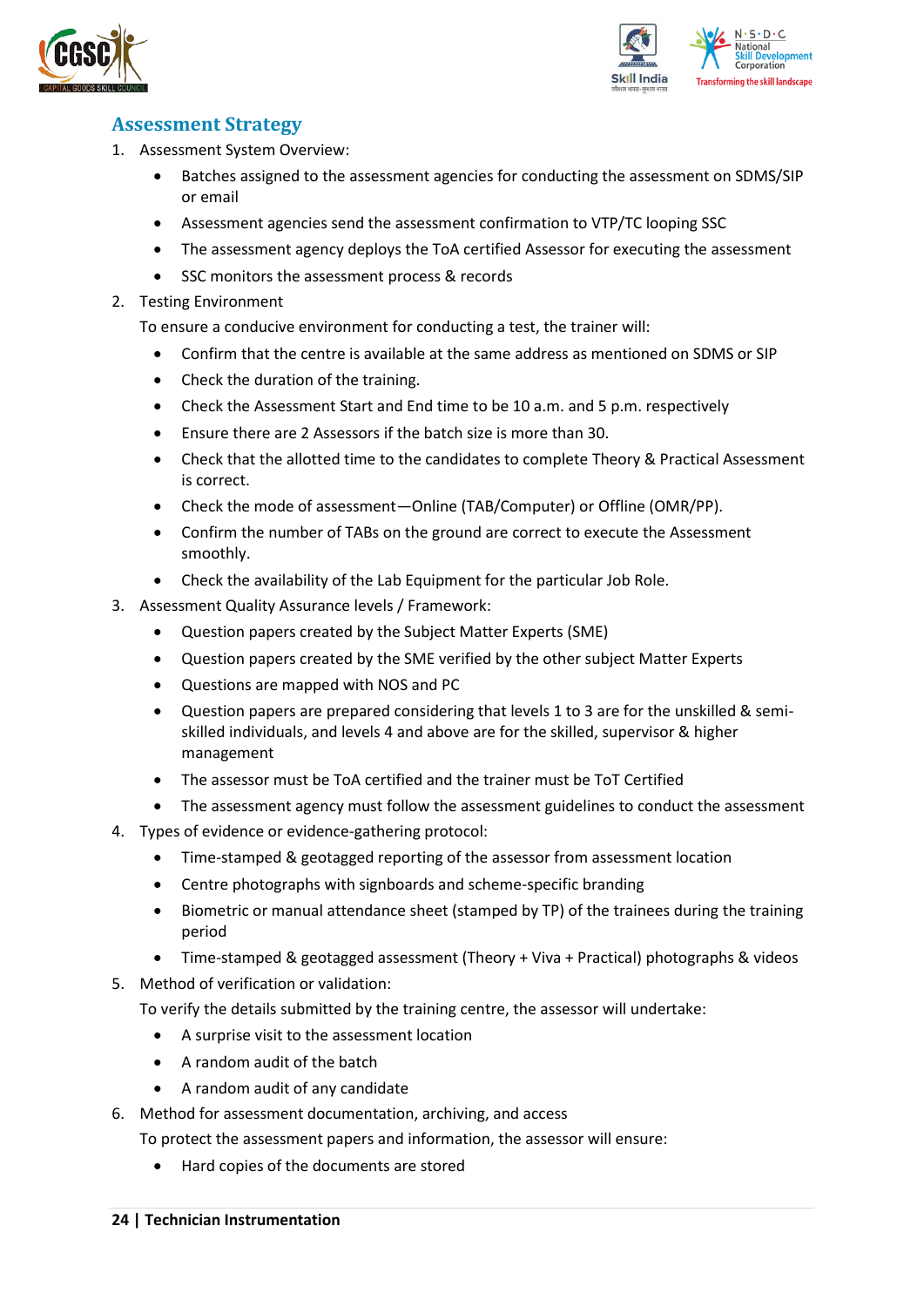



- Soft copies of the documents & photographs of the assessment are uploaded/accessed from Cloud Storage
- Soft copies of the documents & photographs of the assessment are stored on the Hard drive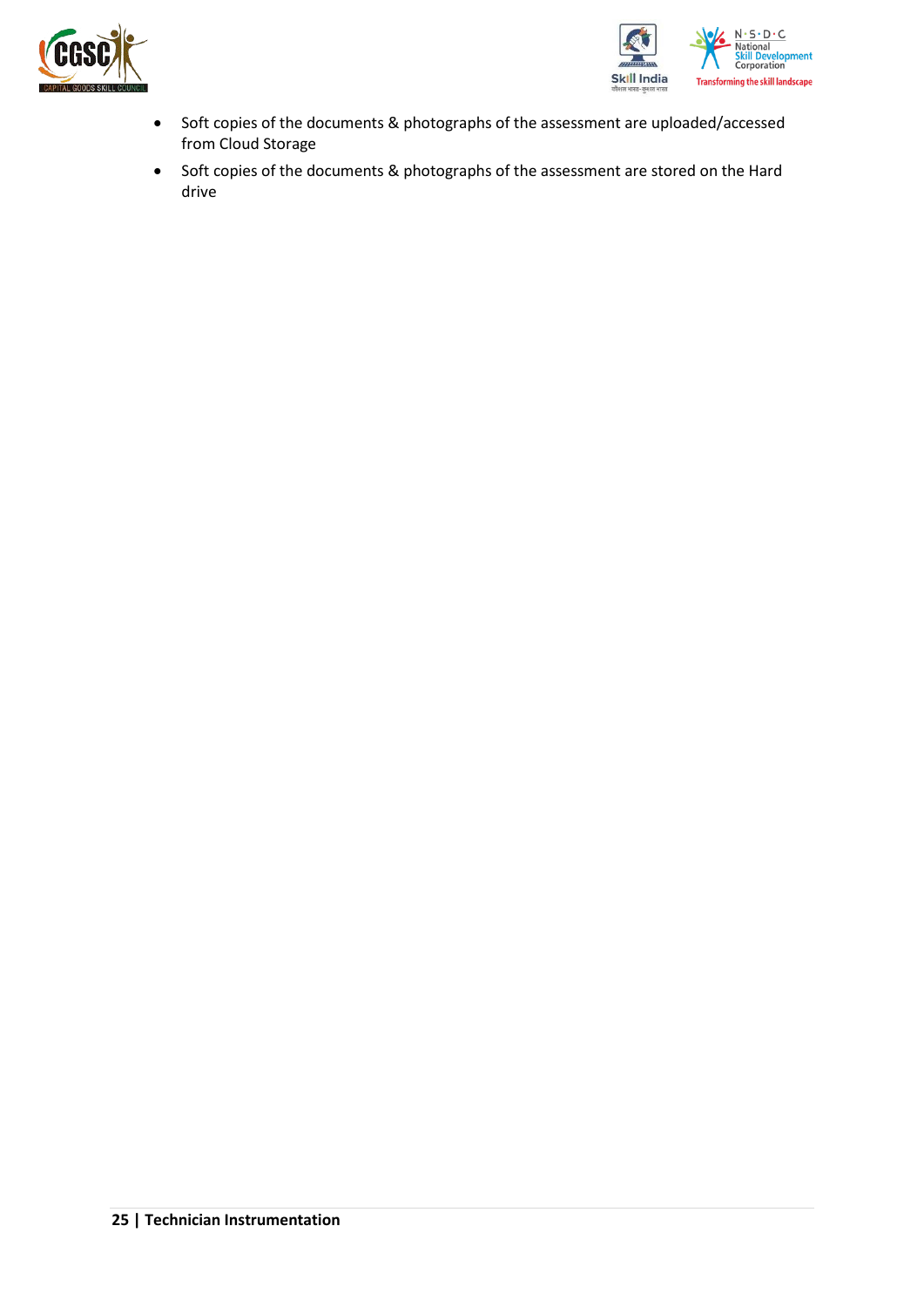



## <span id="page-25-0"></span>**References**

### <span id="page-25-1"></span>**Glossary**

| <b>Term</b>                  | <b>Description</b>                                                                                                                                                                                                                                                                                                                                |
|------------------------------|---------------------------------------------------------------------------------------------------------------------------------------------------------------------------------------------------------------------------------------------------------------------------------------------------------------------------------------------------|
| <b>Declarative knowledge</b> | Declarative knowledge refers to facts, concepts and principles that need to<br>be known and/or understood in order to accomplish a task or to solve a<br>problem.                                                                                                                                                                                 |
| <b>Key Learning</b>          | The key learning outcome is the statement of what a learner needs to know,<br>understand and be able to do in order to achieve the terminal outcomes. A<br>set of key learning outcomes will make up the training outcomes. Training<br>outcome is specified in terms of knowledge, understanding (theory) and<br>skills (practical application). |
| (M) TLO                      | On-the-job training (Mandatory); trainees are mandated to complete<br>specified hours of training on-site                                                                                                                                                                                                                                         |
| OJT (R)                      | On-the-job training (Recommended); trainees are recommended the<br>specified hours of training on-site                                                                                                                                                                                                                                            |
| <b>Procedural Knowledge</b>  | Procedural knowledge addresses how to do something, or how to perform a                                                                                                                                                                                                                                                                           |
| <b>Training Outcome</b>      | Training outcome is a statement of what a learner will know, understand<br>and be able to do upon the completion of the training.                                                                                                                                                                                                                 |
| <b>Terminal Outcome</b>      | The terminal outcome is a statement of what a learner will know,<br>understand and be able to do upon the completion of a module. A set of<br>terminal outcomes help to achieve the training outcome.                                                                                                                                             |